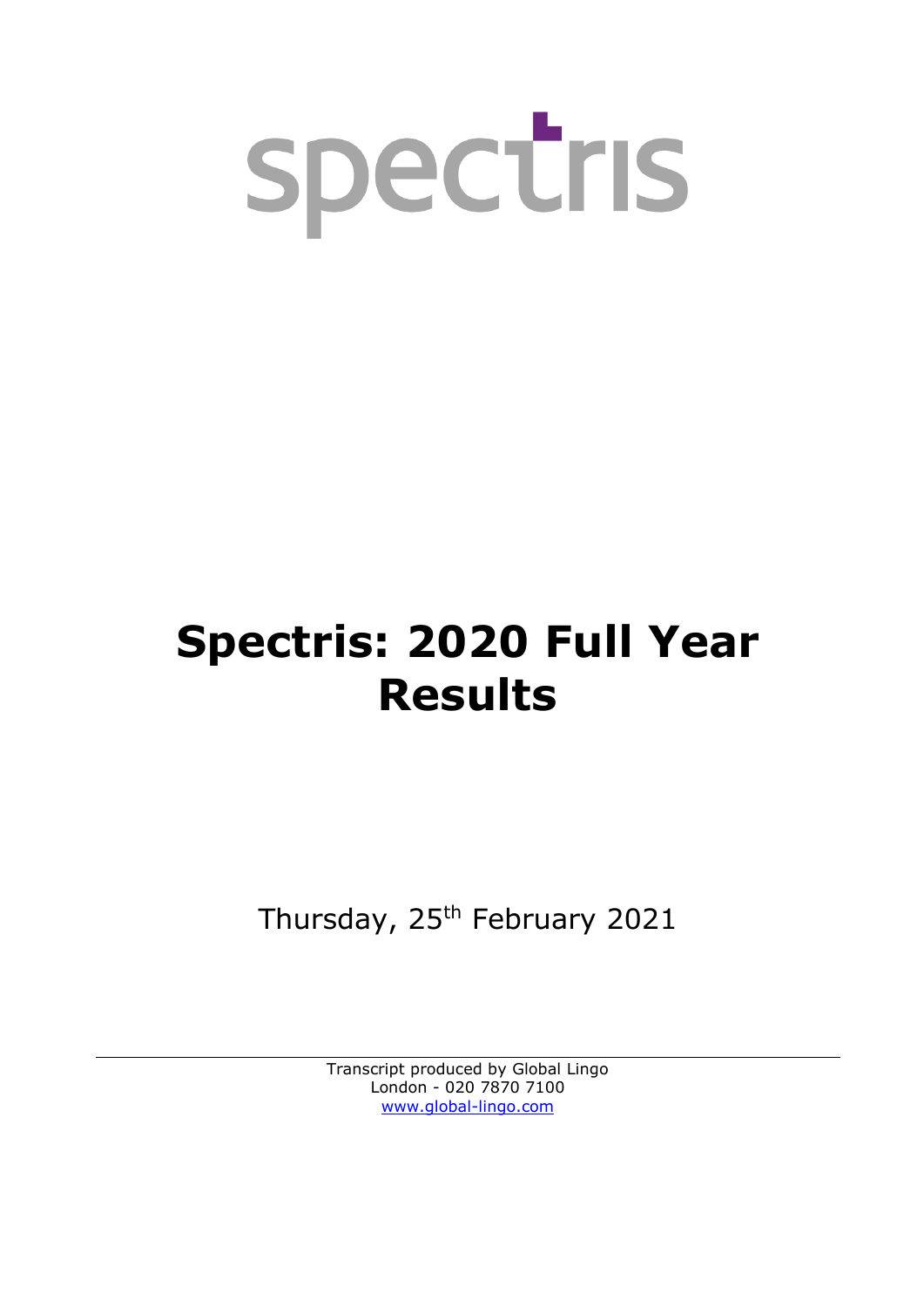# **Strategic Update**

Andrew Heath *Chief Executive, Spectris*

# **Opening Remarks**

Good morning everyone. I hope that you are all keeping safe and well at this time. Welcome to this, the Spectris full year results presentation for 2020.

I am Andrew Heath, I am the Chief Executive. I will go through the headlines, and then we will hear from Derek Harding, our CFO, who will run through the numbers in more detail. I will then come back to talk about some of the operational and strategic developments in our businesses, before closing with our outlook and then moving into Q&A.

# **Balanced And Socially Responsible Approach**

At Spectris, we believe in being purpose-driven and also true to our values as we execute on our strategy. Our priority continues to be protecting the health and safety of our employees and supporting our customers as we balance the needs of all our stakeholders.

I wanted to start this presentation with an immense thank you to all of our people for their selfless dedication, flexibility and also outstanding support in what has been a most challenging year. I truly could not be prouder of the entire Spectris team.

I would also like to thank our shareholders for their understanding and support over the past year. As we have consistently said, we deliberately chose to take a socially responsible approach to navigating through this pandemic, very much keeping in mind all of our stakeholders, balancing their needs. It is very pleasing that this approach is working well for us.

We delivered a resilient performance last year, which was better than we had expected. While sales decreased 11% on a like-for-like basis, the actions we took last year limited the drop through impact to only 38%. This resulted in an adjusted operating margin of 13%, and this was after reversing temporary cost measures and repaying the salary sacrifice which we did in December of last year. Overheads finished down 8% on a like-for-like basis year over year, and that saved us £50 million.

On the other hand, order intake has held up well, being only 7% down on 2019, and I really feel that underlines the support we were able to provide our customers as well as, frankly, the strength of our product and service offering.

Our cashflow generation in the year was strong, such that we ended the year with a net cash position of £106 million, giving us a great deal of balance sheet optionality. And today, we have announced an increase in the dividend as well as a  $E200$  million share buyback, but to be clear that still leaves us with a lot of firepower to undertake M&A.

Last year, we also found new and innovative ways to support our customers. Equally importantly we also continued to execute on our strategic commitments: we completed the profit improvement programme and also undertook further initiatives to address costs, very much focusing on what we could control. Likewise, we announced the divestment of B&K Vibro and the Millbrook business, both of which improved the underlying quality of the Group.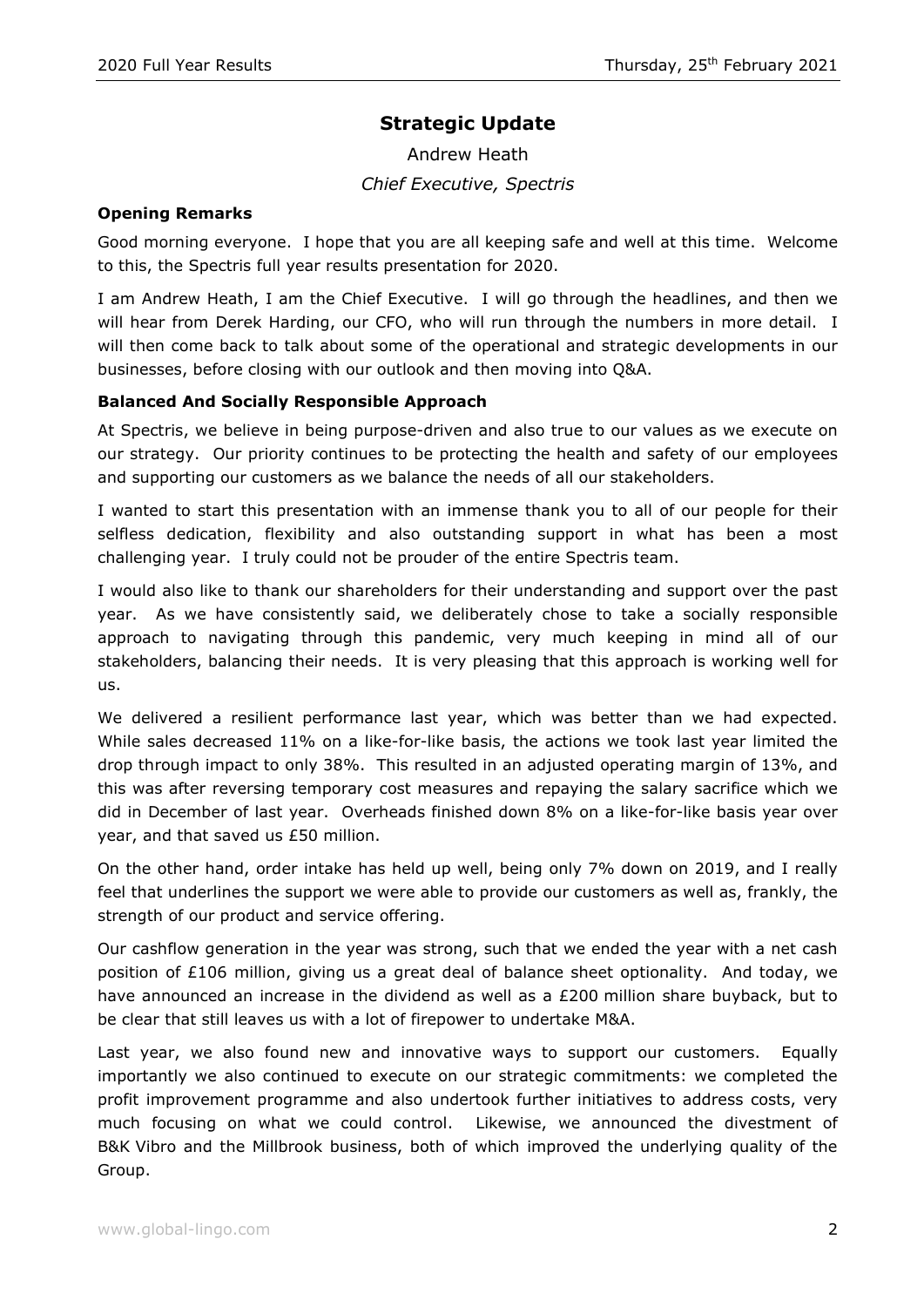All of these actions position us well for the future, as our markets recover. Our cost base has been improved, we have retained core capability and talent, maintained investment in R&D, our relationships with our stakeholders have been further strengthened and we have also improved our operating leverage opportunity.

So, given the circumstances, I am very pleased with our achievements in 2020.

# **Our Strategy Is Driven By Our Purpose**

#### *Purpose*

As I have said, as an organisation we are very much purpose-driven. In light of the events of 2020, we did reflect on our strategic direction and also our purpose, but concluded that they remain both highly relevant but also appropriate.

Precision is at the heart of what we do. Through a combination of our hardware, analytical and simulation software, we provide customers with superior data and the invaluable insights that they need that enables them to work faster, smarter and also more efficiently. Our expertise supports them to reduce time to market, improve processes, quality and also yield.

The solutions we create equip our customers to make a real difference to the world around us. We are really proud that our know-how creates value for wider society, as our customers manufacture and develop new products to make the world a cleaner, healthier and more productive place.

#### *Values*

Our purpose is core to our strategy and is very much supported by our values-based leadership and our approach to being a sustainable business. During 2020, we refreshed our values and also revised our Code of Business Ethics, very much to further reinforce this approach.

Our values underpin our behaviour. Our values are Be True, Own It, Aim High. They represent Spectris very much at its best and reflect what we want to see everyday: integrity, accountability and also aspiration in action.

The strength of our culture really came to the fore last year, I think both in terms of what we achieved, but also how we went about doing it. In 2020, our people absolutely stepped up as a team to support our customers, our businesses and very much support one another.

# *Strategy*

Additionally, we continue to execute on our Strategy for Profitable Growth, focusing on our customers, driving improvement in our operating performance and optimising our assets, supported very much by the Spectris Business System. In this way, we are committed to delivering value beyond measure for all our stakeholders.

# **Sustainability Strategy Being Implemented**

# *Centred around three areas*

In further support of this approach, a new corporate-wide sustainability strategy is also being implemented, and that is very much to ensure that we remain a sustainable employer, partner, supplier and investment proposition. It focuses on further embedding sustainable thinking in our operations and business aims, on mitigating risks, whilst also capturing opportunities for the increased focus that sustainability has by all stakeholders.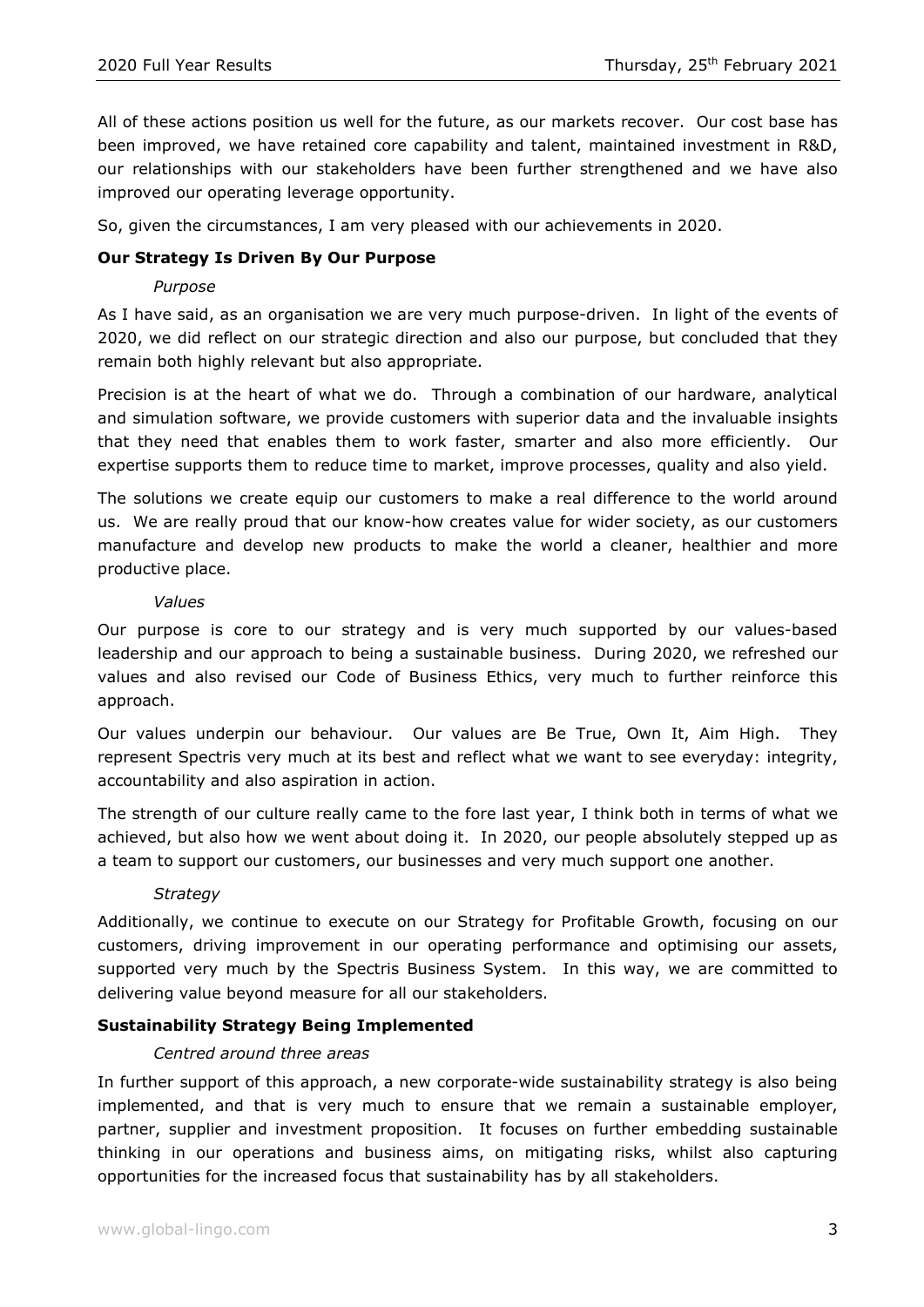Following a detailed materiality assessment, we identified three areas of focus which will form the basis of our strategy, and they are:

- Focusing on the environment;
- Operations;
- Our people.

# *Aligned with three UN Sustainable Development Goals*

In line with this approach, we have identified three UN Sustainable Development Goals. They are:

- Goal 7 − Affordable and clean energy;
- Goal 8 − Decent work and economic growth;
- Goal 9 − Industry, innovation, infrastructure.

These goals will inform our strategy, enabling prioritisation and also our planning.

# *Targets set*

During the year, initiatives to support and baseline these goals were undertaken, and in 2021 we will set stretching and also meaningful targets for each of them, including targets around net zero carbon and also compliance with TCFD. I think this will provide a clear line of sight to the key commitments around our people, the environment and our operations, ensuring that we stay absolutely true to our purpose.

#### *Spectris Foundation*

I am also delighted to be able to announce today that we will be establishing the Spectris Foundation. That is going to be a benevolent fund of £15 million that will be used for community and charitable projects such as STEM educational schemes.

# **A Balanced Approach To Managing Our Business**

#### *Three phases*

Now, as I have previously said, we are taking a balanced, socially responsible approach to managing our business, very much consistent with our culture and values. While, of course, we worked hard to deliver as strong a financial performance as possible last year, we really wanted to address the needs of all our stakeholders: safeguarding and supporting our people, working more closely and flexibly with customers and suppliers, while finding ways to aid the communities within which we operate.

To address the crisis, we therefore managed it in three phases:

- React:
- Respond;
- Reset.

We have previously described many of the actions we took in the first two phases, so I will just provide a brief summary here.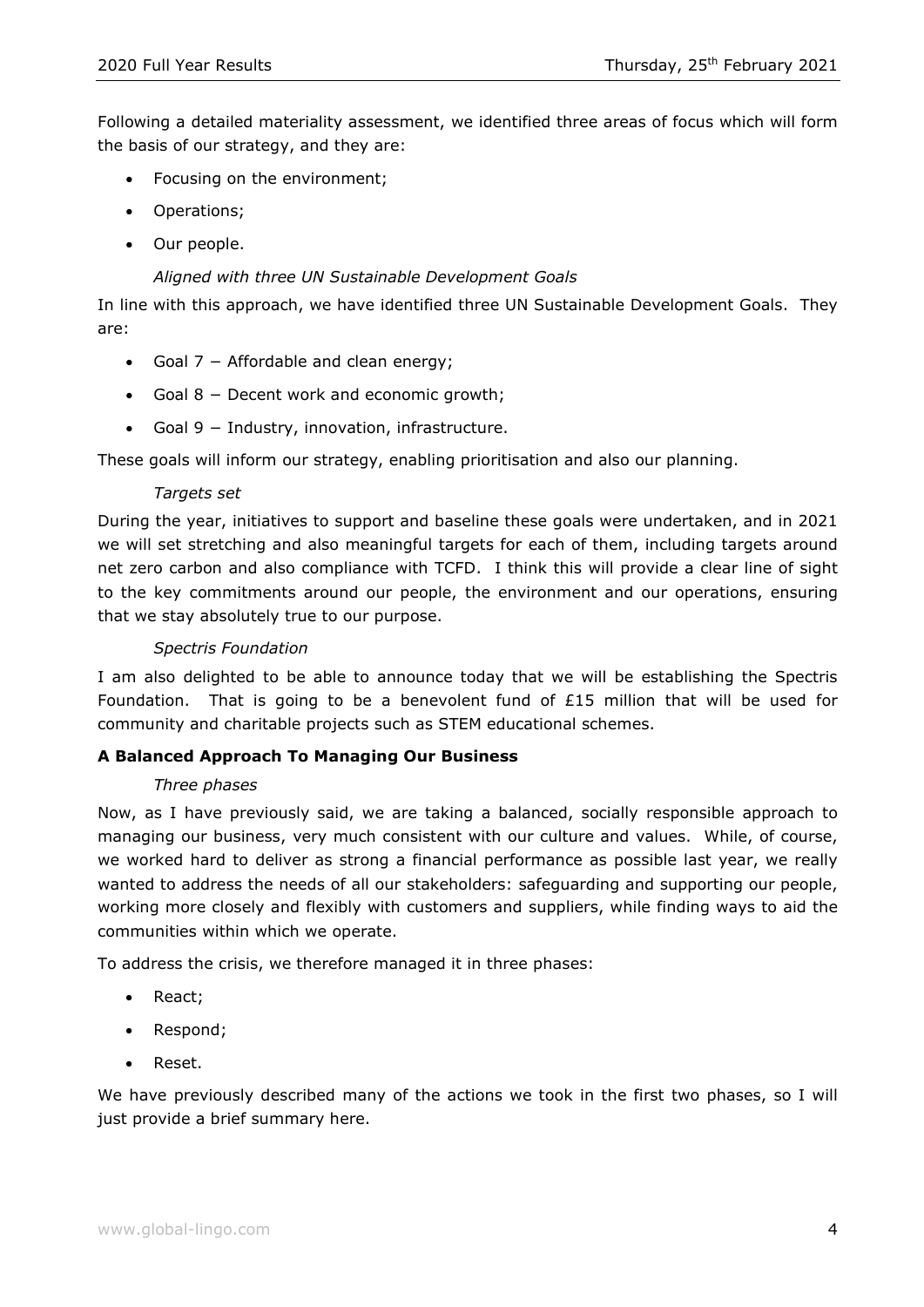#### *React*

The Spectris team reacted superbly in the early days of the pandemic, protecting and supporting our people and working more closely and flexibly with our customers and suppliers.

#### *Respond*

In the respond phase, we took swift action to protect the company, whilst really retaining capabilities and focusing on protecting as many jobs as possible.

We prioritised short-term cost savings to support our financial performance and also tried to mitigate the impact on job, and that was through a range of temporary measures. As I have said, this resulted in overheads being 8% lower on a like-for-like basis, and Derek will cover this in more detail shortly.

To preserve cash, we withdrew the special dividend and also postponed the final dividend for 2019, whilst limiting spend on capex to key projects, but we did maintain our spend on R&D.

#### *Reset*

Subsequently, we moved into the reset phase, ensuring that the Group was as well positioned as possible to benefit from a resumption in growth in our target markets, as well as addressing any nearer-term opportunities as well as challenges.

Our restructuring programmes delivered  $£30$  million of sustainable benefits last year, which was ahead of expectations. The temporary cost measures delivered an additional £20 million of savings, of which £10 million will be sustained in 2020 through a combination of things like footprint rationalisation, lower discretionary spend and the resizing of capacity.

The successful delivery of these cost savings and the strong cashflow generation, as we came through the year, meant that we were able to reinstate salaries in Q3 and return as many people as possible to full-time working at the same time. Then in December, we also paid back the salary that had been foregone. We also reinstated our dividend. We paid an interim dividend for 2020 and also an additional interim dividend in lieu of 2019 final dividend that had been postponed. And today, I am really pleased to announce we have increased the final dividend again and in line with our progressive dividend policy.

Throughout last year, our primary focus was on safeguarding the wellbeing of our employees, and we implemented a range of measures to keep people safe, connected and help their wellbeing, including their mental wellbeing, wherever they were working.

#### **Well Positioned For 2021 And Beyond**

So I think our achievements in 2020 have really positioned us well for a market recovery. Although much uncertainty remains in the short term, our stronger order intake in the last three months of 2020 does provide momentum for the first quarter of this year.

We have continued to invest in the business and retained capability. Our reduced cost base presents us with a strong operating leverage opportunity, and going forward we will also deploy the Spectris Business System to deliver further sustainable improvements to our business.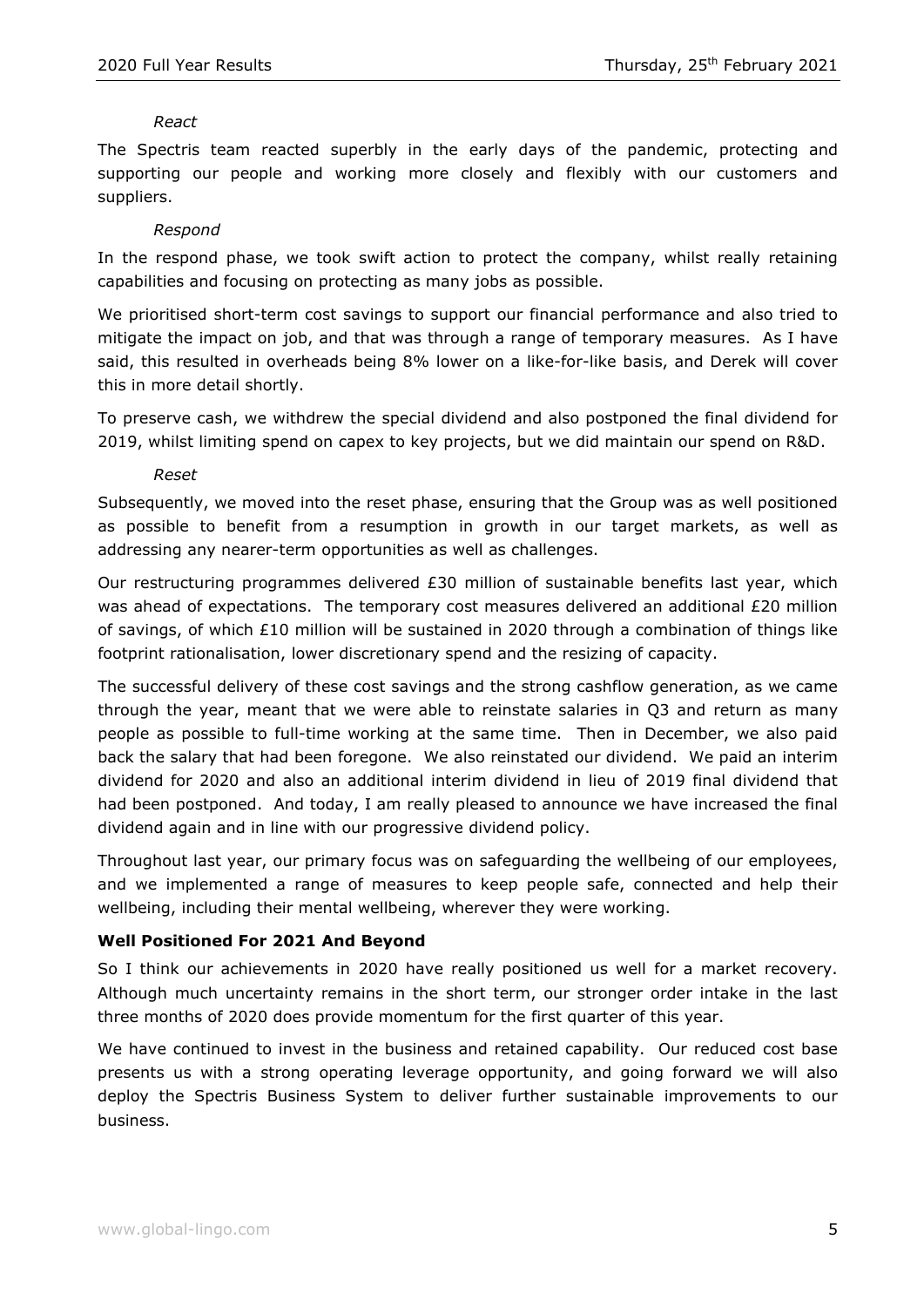The divestments that we have made to date, and those that we are planning to do in 2021, further enhance our margin. We are improving the underlying quality of the Group and, as I have said, our balance sheet position gives us optionality to participate in M&A

With that, I would now like to hand over to Derek, who will run through the financials in more detail.

# **Financial Highlights**

Derek Harding

*Chief Financial Officer, Spectris*

# **2020 Scorecard**

# *Sales impacted by COVID-19, strong cashflow*

Good morning, everyone. My first slide is a repeat of the scorecard slide that we used last year. On the face of it, there are more crosses on this page than we would like, not unexpected given the impact of COVID-19, and I will dig into the detail over the coming slides, but first I will highlight the positives.

While our top line declined 11% after a trough in Q2, the rate of decline slowed, and we saw some very resilient performances across the Group with a stronger than expected finish to the year. Although sales were down notably, the cost actions taken limited the drop through to 38%, slightly ahead of our guidance of 40-50%.

I am pleased with our margin performance in the circumstances, a decline of 270 basis points, resulting in 2020's margin at 13%. We took a proactive approach to working capital management, resulting in a reduction in inventories and trade receivables. Average working capital of 14% was within our guidance range.

Reflecting the above and a prudent approach to capital expenditure, our adjusted cash flow improved by £10.3 million to £244.5 million, resulting in an adjusted cash flow conversion rate of 141%, up 50 percentage points on 2019.

So, against a challenging market backdrop, we delivered a highly resilient and sustainable financial performance in 2020, ahead of our revised expectations.

Let me know take you through the specific details.

#### **Resilient And Sustainable Financial Performance**

Reported sales decreased by 18% to £1,336.2 million, 11% on a like-for-like basis. Adjusted operating profit decreased by 33% to £173.6 million, 26% down like-for-like. Despite an 18% sales reduction, our cost-saving programme resulted in an adjusted operating margin decline of 280 basis points to 13.0%. Adjusted profit before tax was £166.4 million, down 33%. Our tax rate came in at 21.8%, which is in line with the guidance given during the year, and adjusted earnings per share were 112.1p.

The full year dividend per share of 68.4p is a 5.0% increase over the prior year when you include the postponed final dividend, which we actually paid in October 2020, and demonstrates our continued commitment to paying a progressive dividend. Obviously due to the impact of COVID on 2020, our dividend cover of 1.6x is lower than our long-term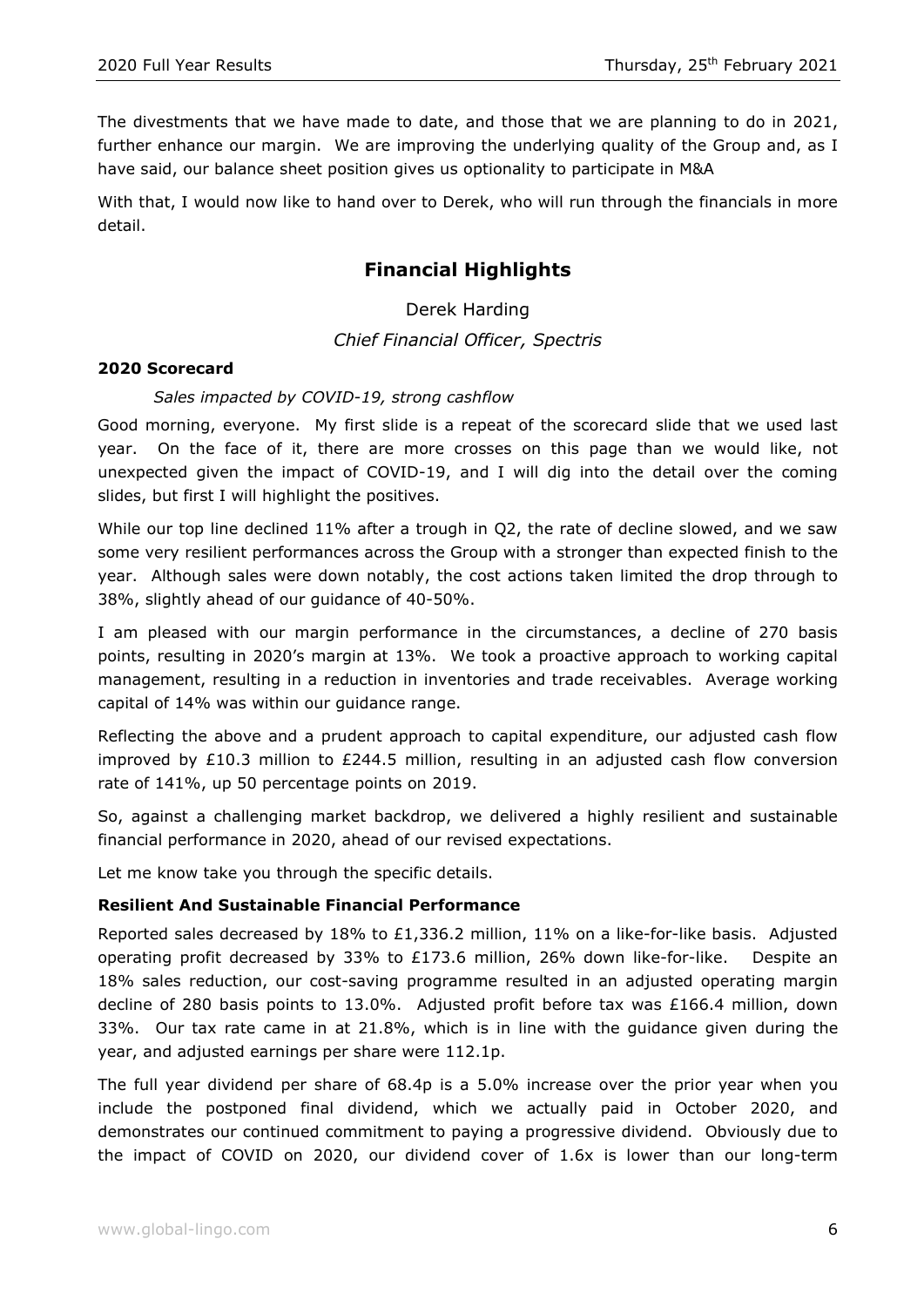average, which is usually around 2.5x, but we are comfortable with this, given the exceptional nature of the past year.

Adjusted cash conversion was a pleasing 141%, compared with 91% last year. We were particularly pleased to see net cash increase by  $E72.6$  million in the year, resulting in a year-end position of  $£106.1$  million. During the year, there was a net cash inflow from proceeds of disposals of £20.6 million, and further income from Millbrook and BK Vibro of around £220 million is expected in the first quarter of 2021.

Our leverage is outside the target range of our long-term policy. Reflecting this, and in order to make the balance sheet more efficient, the Board has approved a share buyback programme of £200 million to take place during 2021. This will commence as soon as possible. The Group still has considerable financial flexibility and will continue to target acquisitions in support of its strategy.

Finally, on this slide, return on gross capital employed fell from 13.5% to 9.8%, mainly due to the COVID-related reduction in trading volumes in 2020.

# **Sales Impact Mitigated By Overheads Cost Control**

This slide provides a graphical view of the main P&L movements in the year. Sales are shown across the top with adjusted operating profit at the bottom. First of all, I have adjusted 2019 to remove the sales and operating profit relating to disposals, primarily BTG, to provide an organic baseline. Foreign exchange movements had a very limited impact in the year, reducing sales by £100,000, while improving operating profit by just under a £1 million.

The real story of the year is the  $£159.2$  million like-for-like sales reduction resulting from the impact of COVID in 2020. This reduction created a  $£111.1$  million reduction in our gross profit, which was then subsequently offset by £50.1 million of cost saves. Of the £50m cost save achieved in the year, £10 million is temporary and is expected to come back in 2021.

FY20 adjusted operating profit was £173.6 million or 13% of sales.

# **Strong Cashflow Generation**

This slide shows how we generated cash in the year and illustrates what we have then done with that cash. Starting by adding back the £60.7 million of depreciation, and amortisation charged to the adjusted operating profit, brings you to £234.3 million of EBITDA generated in the year. Partly driven by the reduced trading activity in 2020 and partly driven by an additional focus on working capital management, we released £53.1 million of working capital cash during the period.

Capital expenditure net of grants was £42.9 million, and this includes investment at Millbrook of £11.2 million. This gives us our adjusted cash from operating activities of £244.5 million, which we divide into the adjusted operating profit to get our cash conversion metric of 141%.

Interest and tax had a combined cash impact of £33.1 million, and the payment of dividends utilised £75.7m. We spent £15.1 million of cash in relation to restructuring and a net of £19.1 million relating to transactions.

Within the other items of £28.9 million, we had a lease payment of £21.6 million, which were offset by a  $E3$  million loan repayment from the EMS JV, and then there is a balance sheet FX adjustment of £10 million to enable a reconciliation back to the final year-end cash difference.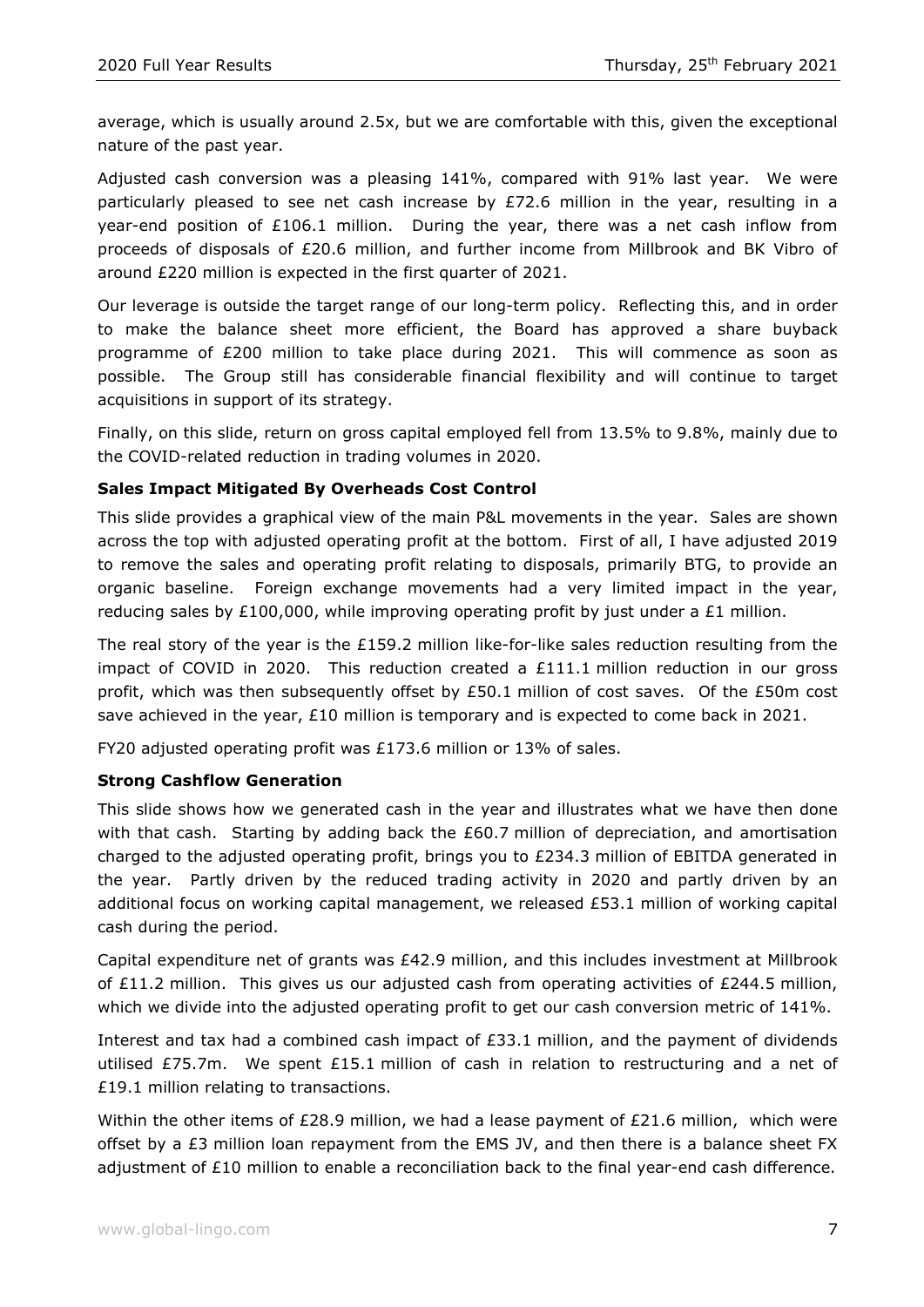# **Adjusted And Statutory Operating Loss/Profit**

This slide is included to help up you understand the moving parts between our adjusted operating profit measures and our statutory profit measures. I will take each one in turn.

The Group has incurred costs of £19.5 million relating to restructuring in 2020. These include £8.2 million related to impairments and disposal of property, plant and equipment, £7.8 million of staff-related costs, including redundancy, and £3.5 million of other costs. We incurred £19.4m of acquisition-related costs relating to the businesses that were sold during the year, but also some acquisition opportunities which we did not ultimately complete.

At the half year we discussed the goodwill impairment of Millbrook, and you can see the £58.4 million here. Next is £98.9 million of amortisation and impairment of acquisition-related intangibles. £67.5m of this relates to Millbrook impairment, and the remainder is normal ongoing amortisation of intangible assets.

These adjustments take us down to the statutory operating loss of  $E23.3$  million. There are then some further adjustments which need to be considered to get to the loss before tax, which I will cover on the next slide.

#### **Statutory Loss/Profit Before Tax**

The fair value through profit and loss movements on equity investments is a new line in our P&L, the background to which I will explain. During 2020 the Group made an approach to acquire a US publicly-listed company. To support the approach and demonstrate our intent, we acquired a minority holding in the company for a total consideration of \$19.8 million. At the end of the year, our holding was valued at \$52.3 million, resulting in a mark-to-market gain of \$32.5 million, or the £23.2 million that you see here. We maintained our capital discipline throughout the deal process and were ultimately unsuccessful in the transaction, which is likely to close in Q2 of 2021 and thus crystalise the gain reported here. It is proposed that £15 million of this gain is used to establish the Spectris Foundation, mentioned earlier by Andrew.

Next you can see  $E4.4$  million profit on disposal, which predominantly relates to the sale of our range of Rheology product line, completed at the start of the year. Deduction of net finance costs then results in the statutory loss before tax of £4.1m

When we look again at this slide in H1, you will see the profit on sale of BK Vibro which will more than offset the cumulative impairments on Millbrook booked in 2020, but for accounting reasons these gains will be recognised in 2021.

#### **Return On Gross Capital Employed**

This slide sets out the primary movements in our return on gross capital employed, which for the 12 months ended  $31<sup>st</sup>$  December 2020, was 9.8% compared to 13.5% in the prior year. The main driver of the decrease is, of course, the significant reduction in operating profit in the year compared to the reduction in the capital base of the Group, compounded by the removal of BTG which had a higher return than the Group average. The combination of the removal of Millbrook plus the operating recovery from COVID is expected to have a positive impact on this measure in 2021.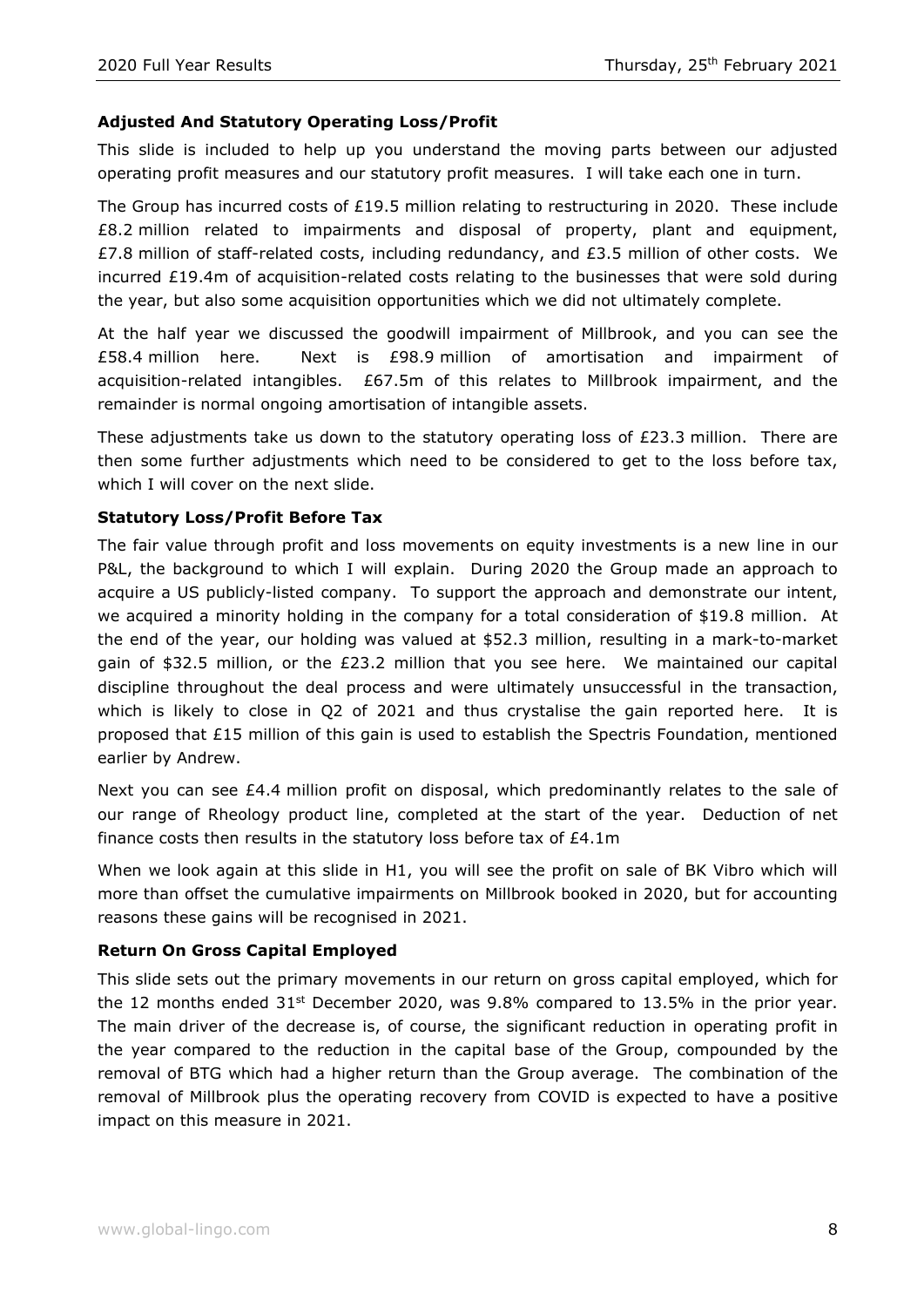# **Disposals Pro Forma**

There have been a number of moving parts over the past few years, and it is important to understand the significant improvements that are taking place within our core business. This slide is included to help you with your models,, as you think about the impact of the disposal of Millbrook and BK Vibro, and previously BTG. It provides a pro forma view of the Group, excluding these disposals from each of the last three years, and I think it highlights some interesting points in relation to the underlying business that we now have as we enter 2021.

I am not going to cover every number, but the first point that I will draw your attention to is the overheads line, which has reduced by £96.3 million since 2018. £46 million of this reduction is due to the removal of BTG, which was sold in 2019, but if you look on the pro forma basis you can see that  $E$ 49 million of this reduction is from the underlying ongoing business.

This is encouraging and is a clear demonstration that our strategy of driving a more profitable business is working. It is particularly interesting to note that on a pro forma basis in 2020, we limited our profit drop though on reduced sales to 29.5% compared to the 38% that I mentioned earlier. When you strip out the impact of Millbrook, it is also encouraging to see the improved cash conversion in 2019 and 2018 on the pro forma basis, as well as the switch to statutory profit in 2020 without the impairments.

Cost saves and efficiency improvements have been achieved across all of the major cost categories, but particularly in headcount, which is down by 807 since 2018 on a pro forma basis. Much of this reduction has been achieved on a voluntary basis or through natural attrition. This means that despite the significant sales reduction experienced in 2020, sales per employee are equal to the rate achieved in 2018 at £160,000 per employee.

So, despite the challenges that COVID-19 presented this year, it is important that we do not lose sight of the journey that we are on, improving our underlying financial performance, which brings me to 2021

#### **2021 Considerations**

We anticipate a better financial scorecard across all of the trading metrics, underpinned by continued focus on our working capital and cash generation. As always there will be headwinds and tailwinds. This time last year, on a similar slide I had 'coronavirus – question mark', as a potential headwind. At that point none of us expected the year to turn out as it did.

I have included COVID-19 again this year. Although we believe that our customers are better prepared to deal with the implications in 2021, as are we, it should be recognised that the rate of recovery from COVID lockdowns is still unclear and we have limited visibility beyond Q1.

We will see the reversal of around £10 million of COVID-related temporary cost savings mentioned earlier, as well as a similar amount of cost inflation. Assuming that the pound continues to strengthen against the dollar, we will also see a negative translation effect. As a guide, we anticipate that every cent change has a £3.3 million impact on sales and a £0.5 million impact on profit. For example, if the pound/dollar stays at \$1.40, that would be roughly a £43 million headwind at the top line and a £6.5 million at the bottom line.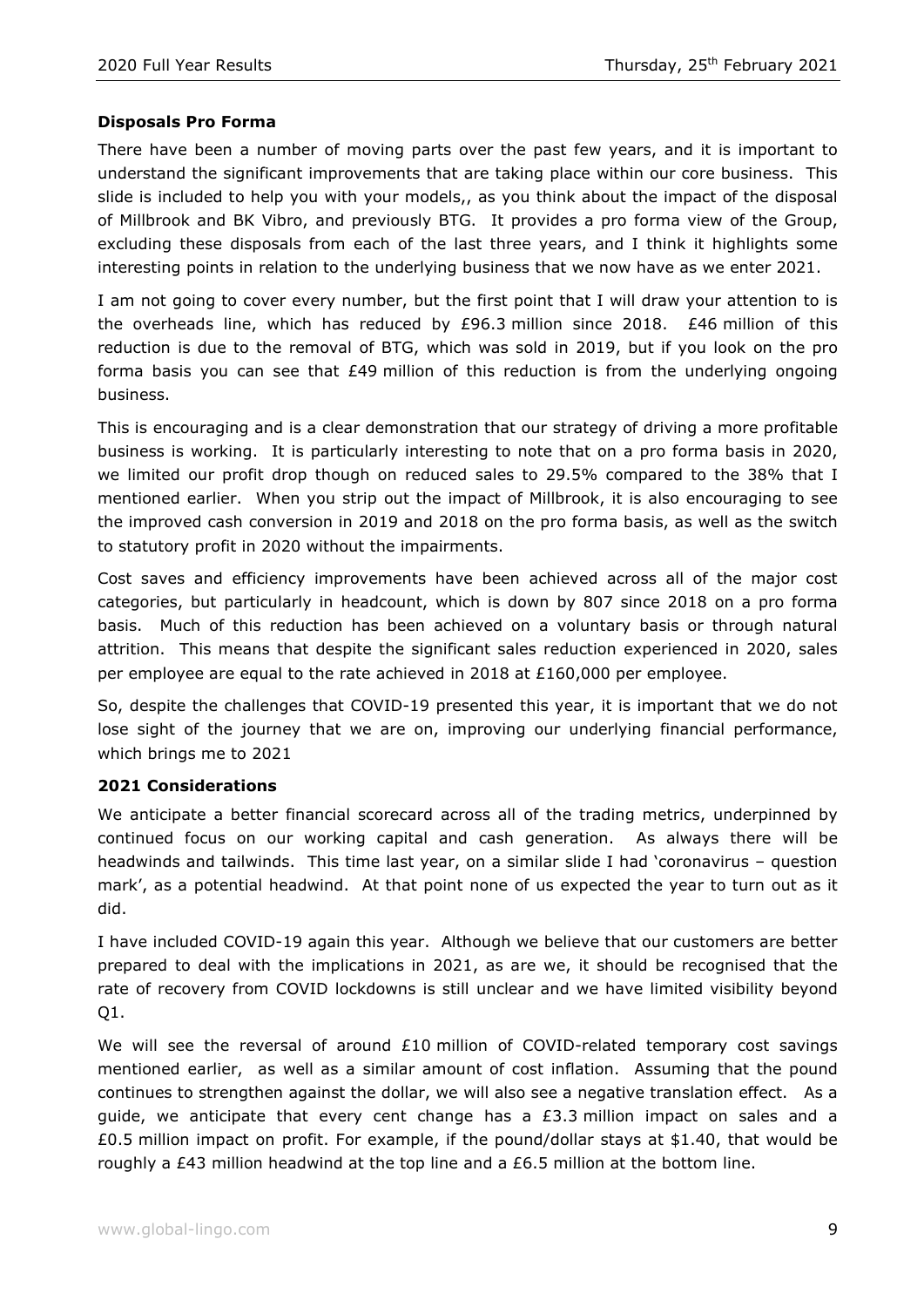On the positive side, although visibility is limited we do anticipate a comparative year-on-year recovery in revenue, and we will continue to benefit from the £40 million of savings banked in 2020. Our organic growth will continue to benefit from continued product launches, and we will also begin to benefit now from the greater focus that can be brought to our core platform businesses, now that Millbrook and BK Vibro have been sold. Finally, we are continuing to deploy the Spectris Business System to reduce waste and further build on our self-help activities.

In terms of other guidance, capex will be around £50 million, and we expect our tax rate to be 22%. Working capital should be within our previous range of circa 14% of sales, and we do not anticipate any new restructuring programmes and therefore should have limited costs, mainly associated with completing the activities from 2020.

And with that, I will hand you back to Andrew.

# **Business Update**

Andrew Heath

# *Chief Executive, Spectris*

# **Operational Performance And Strategic Growth Initiatives**

Thank you, Derek. I will now turn to the operational performance at our platform businesses and Industrial Solutions. I will also touch on a number of the strategic growth initiatives within the businesses. These continued to be implemented in 2020, and we will carry on investing in R&D, capex – ensuring that we continue to deliver the leading products and services that our customers require.

# **2020 Scorecard**

# *Executing Our Strategy*

However, before I do, Derek shared our Financial Scorecard, and I would like to start by summarising the scorecard that we also use to measure our strategic achievements.

As I said in my opening, despite the challenges of 2020 we continued to execute on our strategy. Driving growth and operating leverage, as well as optimising the portfolio and focusing on those businesses with growth and margin potential, is as critical now as when we first set it. Our aim remains to return margins to at least previous highs. Overheads reduced by 8% last year, and we will see  $£40$  million of those savings coming through in 2021.

We made further steps towards optimising the portfolio, and on capital allocation we reduced capex by 47%. We maintained spend on key projects, but we did materially reduce the spend at Millbrook. However, that was planned,

We ended the year in a strong net cash position, and we have increased the dividend. Having reviewed the balance sheet at the year-end, and very much in accordance with our capital allocation policy, we are proposing a share buyback programme.

Although we did participate in a number of M&A opportunities last year, we retained our financial discipline, so ultimately we did not transact any of these. To be clear, M&A does, however, remain a key strategic aim, and our balance sheet strength clearly puts us in a good position to pursue opportunities,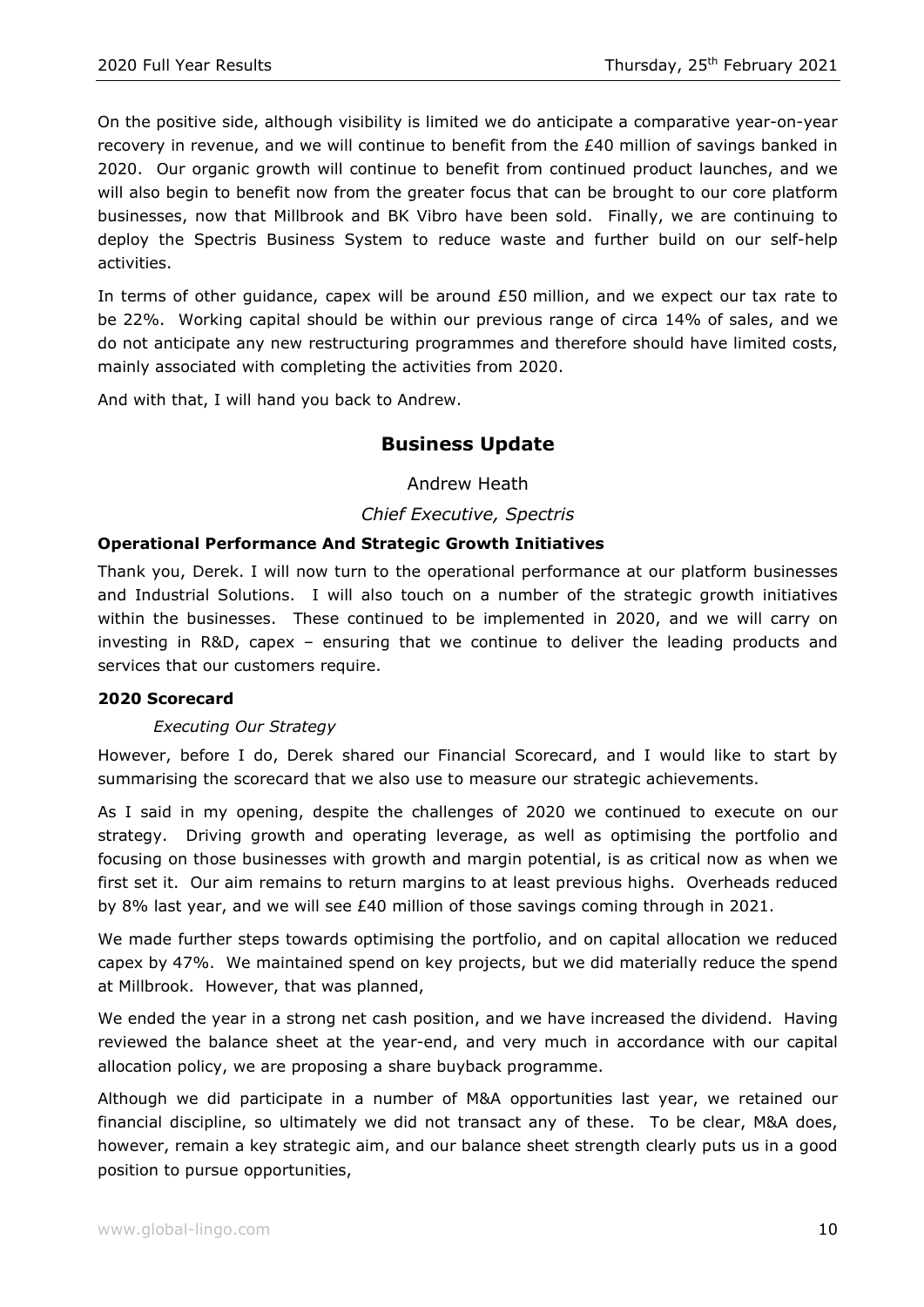So, all in all, against this, it positions us well for the market recovery.

# **Malvern Panalytical**

# *Financial and strategic update*

Let us now turn to our business, and I will start with Malvern Panalytical. Here, sales declined 13% on a like-for-like basis with all regions down, although North America less so than Europe and Asia. As we have stated before, Malvern Panalytical was experiencing weakness in several of its end markets coming into 2020. They were subsequently further impacted by COVID, as all our other businesses, particularly in the early days with extensive university and research institute closures and some customers delaying installations, particularly where there were access issues or social distancing requirements needing to be met.

However, as a business they were able to deliver a much-improved performance in the second half. All regions saw very much improved performance with China posting 7% growth in the period, and there was a particularly strong recovery in pharmaceuticals.

However, with the adverse volume impact despite the lower overheads that were achieved, like-for-like adjusted operating profit did decrease 27% and operating margins declined 280 basis points.

Similarly, orders had an improved performance in the second half. Our order book is stronger now than in prior years, and with customers having adapted to COVID-19 restrictions, as we have, very much based on our greater experience of remote working, we have a positive outlook for 2021 for Malvern Panalytical.

# *Key trends underpinning future demand*

There are a number of key trends that underpin future demand:

- In pharma, we are seeing an increase in onshoring in the traditional small molecule area and a significant uplift across the industry, particularly in support of vaccine and viral vector manufacturing;
- In mining and building materials activities here we expect to be driven by general economic recovery;
- In advanced materials, emerging battery technologies, a greater environmental focus and a shift to digital solutions are all supporting growth.

#### *New products*

We are also driving numerous organic growth initiatives. During 2020, Malvern Panalytical launched a number of new products to particularly enhance its customer offering around software, services and analytics. Very much in line with that, Malvern Panalytical launched Amplify Analytics and OmniTrust last year. They are two new, key product offerings, which in combination actually provide a powerful partnership of both instrumentation on one hand and analytics know-how on the other. This enables our pharmaceutical customers to accelerate successful drug development.

Malvern Panalytical also launched additions to their Zetasizer and XRD product ranges, both having improved attributes and functionality, and the business continues to expand its capabilities in data science, machine learning and AI, in particular to support our movement into providing customers with greater solutions.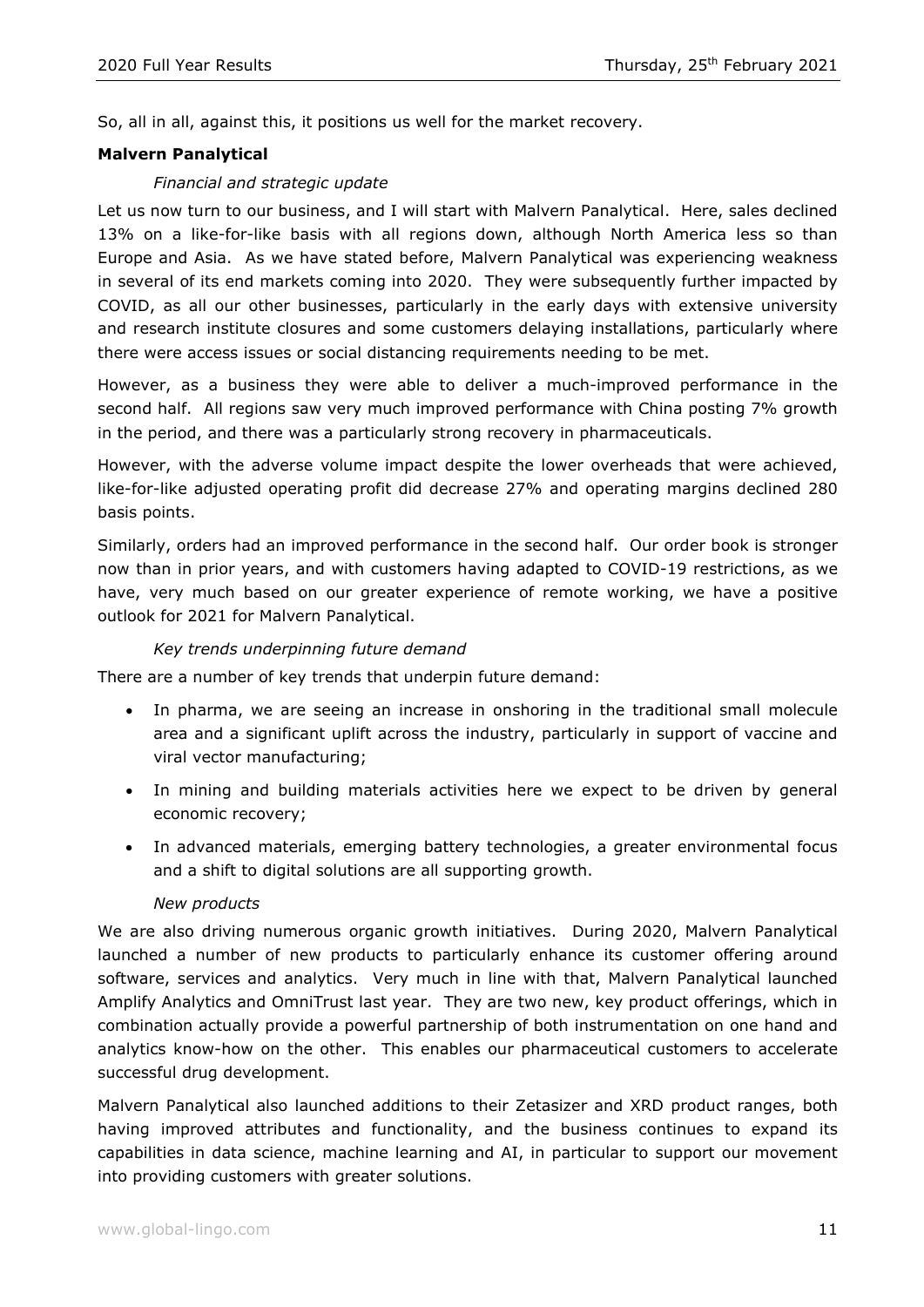#### **HBK**

#### *Financial and strategic update*

In HBK, we saw a very resilient performance in 2020 with a strong first half, and for the full year like-for-like sales were only down 9%. North America saw flat like-for-like sales, while Europe and Asia both declined materially.

Sales to the automotive, aerospace and defence markets were down notably, and in contrast we did actually see a very buoyant machine manufacturing sector come back, particularly in the second half. Just looking forward at automotive, the technological advances in hybrids, electric vehicles, connected and autonomous vehicles, that market continues to remain a bright spot as we see OEMs maintain spend on R&D budgets in those areas. In aerospace, investment in new carbon-neutral propulsion concepts using hybrid or full electric concepts, hydrogen or synthetic fuels, are all expected to support future demand. Just to be clear, I think HBK is more exposed to defence and the satellite/space markets where there has been less of an impact on spending, and we have seen growth in North America within the software and services area here.

Unquestionably, the merger and restructuring activities at HBK are working, and along with other measures taken in 2020, have better positioned the business to be much stronger. The management team are doing a great job in driving the improvements and the performance of the business. Adjusted operating profit was only 20% lower on a like-for-like basis, with adjusted operating margin decreasing just 170 basis points.

The merger activities, to be clear, are continuing at HBK. We have a number of programmes to enhance the sales and also the marketing efforts, in order to drive further growth and better serve our customers.

#### *New products*

On the product side, simulator and simulation tools have been key areas of focus. Here, new products include:

- WorldSim, a rich and immersive simulation software environment for testing ADAS and autonomous driving scenarios;
- VI-grade also launched their new DiM®400 platform, a new line of high performance and highly scalable, cable-driven driver-in-motion simulators – I encourage you to go and look at the VI-grade website, where you can see to simulator in action;
- During the year, we acquired IMTEC Engineering, a provider of vehicle driving simulators and machine automation systems, which will help bolster and strengthen our VI-grade activity.

Additionally, in support of the trend towards electrification, HBK continues to expand its eDrive solution to provide a more complete e-powertrain testing and optimisation offering, as well as expanding into eGrid – engineering and distribution systems and the whole testing regime associated with that. HBK also increased their leadership in force measurement technology, introducing a new range of sensors. They also expanded their software offering, launching B&K Tescia for acoustic testing and monitoring of rotating machinery.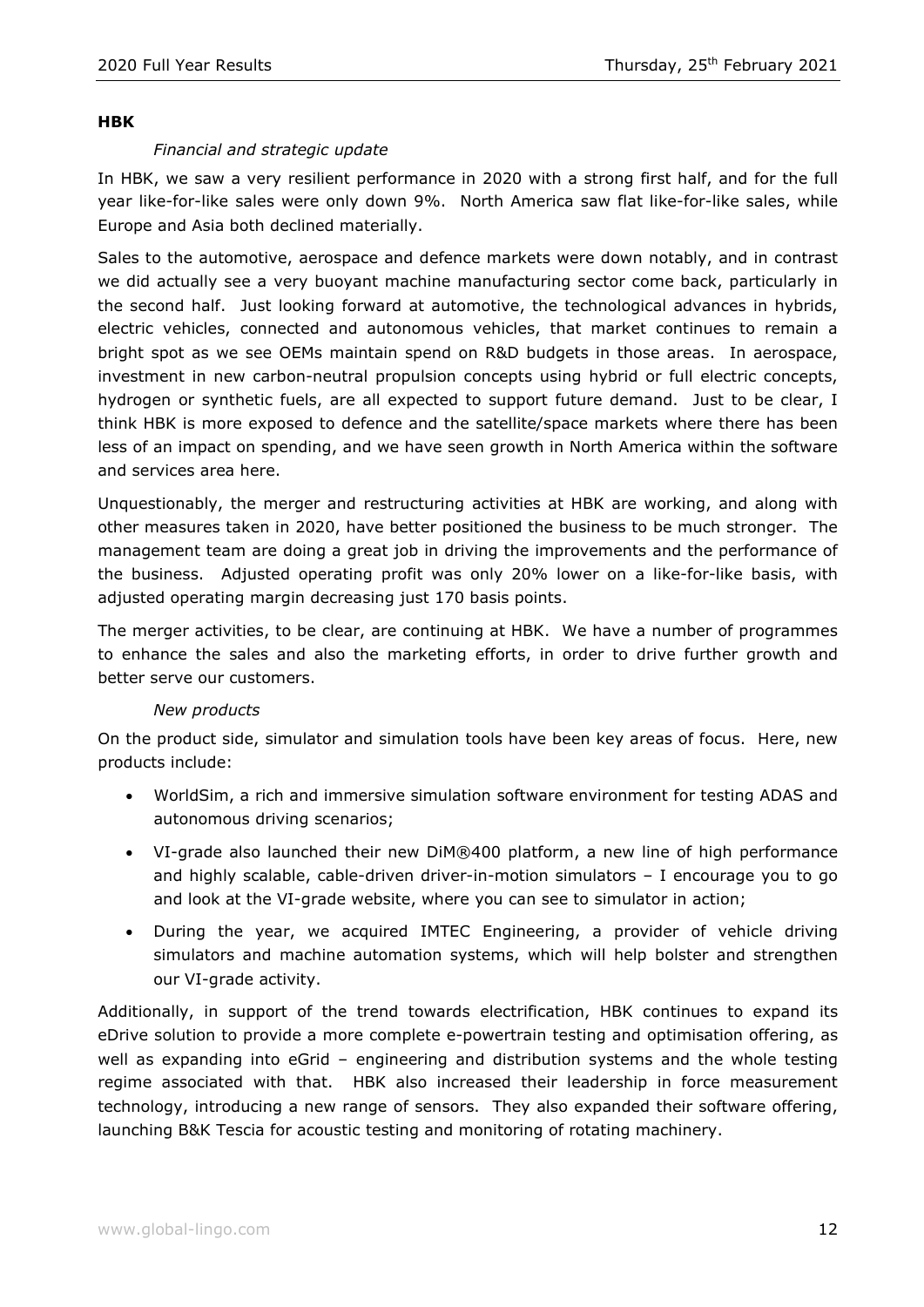#### **Omega**

#### *Financial and strategic update*

At Omega, sales decreased 13%, mainly driven by COVID-19 business disruption, both in North America and Europe. However, we did achieve growth in Asia, driven by a very strong performance in South Korea, due to high electronics and semiconductor demand, as well as market share gains.

Growth is expected to be modest in the first half of 2021, but we do expect recovery gaining pace in the second half. In Asia, however, demand looks more positive than some of the other end markets, helped by the outlook in semiconductors.

Like-for-like adjusted operating profit declined 49%. Like-for-like operating margins fell 500 basis points, primarily resulting from the lower like-for-like sales, but also headwinds in overheads caused by the higher licence and depreciation costs associated with the new digital platform that was launched in 2019. Those increased costs could only be partially offset by other cost reductions last year.

#### *New appointment*

Now, to be clear, Omega's performance remains unsatisfactory, and achieving greater scale through organic sales growth is a key requirement for a recovery. Amit Agarwal joined us in Q4 as the new President to lead the required turnaround and brings with him a great experience set in order to help us do that.

#### *Four initiatives*

The business has four focused initiatives have been enacted to drive above market growth and in turn recover that lost margin. They are:

- enhancing the digital experience;
- expanding the sales channel;
- accelerating product development;
- improving operational performance.

Progress was made on all fronts last year, but clearly we need to see the pace accelerating, and in particular the business starting to not just grow with the market, but take share as the markets return.

# **Industrial Solutions**

# *Financial and strategic update*

Turning now to Industrial Solutions, like-for-like sales declined only 9%, and there was a 19% negative impact from the disposal of BTG on a strategy basis. Servomex and PMS were particularly resilient, with only a 6% and 4% sales decline, respectively.

Like-for-like sales fell in all regions, more so in Asia, which reflected a tough comparator in semiconductors. However, looking at the end markets, there was strong growth in pharmaceuticals, and we also saw sales to electronics customers recover. Energy and utilities sales did decline, and that really reflected the weaker backdrop on petrochemicals and industrial processing more generally.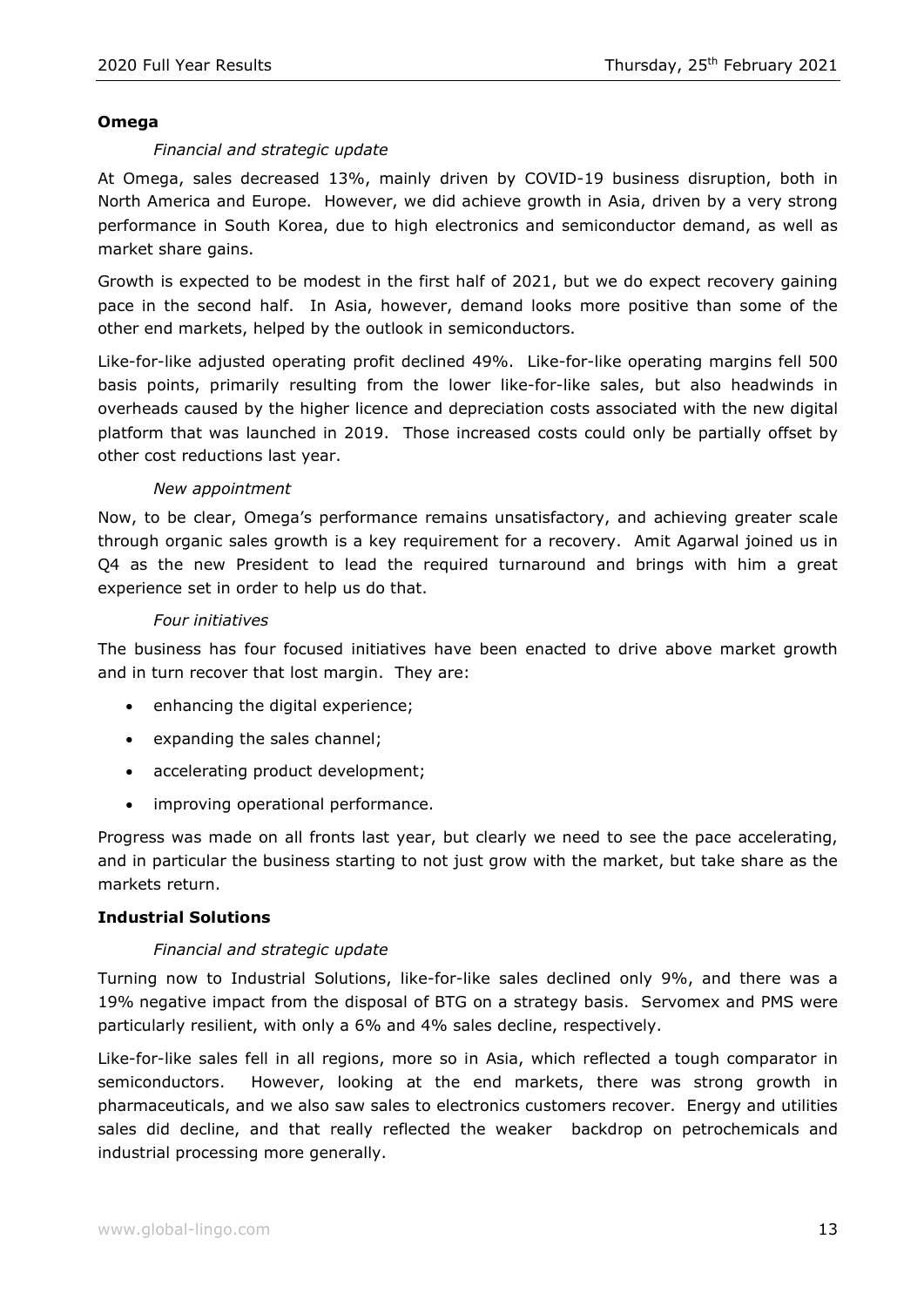Again, due to the sales decline, like-for-like adjusted operating profit decreased 25%, and like-for-like adjusted operating margins decreased 290 basis points.

However, good progress was made in executing the strategy last year, improving the performance of the underlying businesses, as well as executing on the divestment strategy. Overheads were lower from the successful implementation of the profit improvement programme in 2019, and this was helped by other temporary cost measures taken last year. Additionally, with the disposal of Millbrook and BK Vibro, we will see margins recover quickly in 2021.

In semiconductors, the rising demand for chips is expected to drive an increase in global fabricated equipment spending this year. We also expect to see the sales pipeline strengthen across electronics, supported by LED demand in consumer products, cloud computing, 5G infrastructure rollout, as well as increasing semiconductor demand. Demand for our products in pharma and life sciences continues to increase, due to the large investment in vaccine manufacturing and the trend around near-shoring of production. Increasingly, demanding levels of cleanroom monitoring and manufacturing requirements will also drive up the demand for instruments, as well as our sensors, which will help maintain the product quality, improve yield and reduce the risk of expensive product recalls for our customers.

In other industrial markets, the drive to reduce emissions and meet environmental standards remains, and this will only increase the demand for Servomex's solutions in the areas of process control, safety and quality.

Also, Red Lion have launched its new FlexEdge Intelligent Edge Automation Platform that will help customers address their needs in simplifying the connectivity of their factories with data, as our customers increasingly become more automated and are digitising their facilities to improve productivity.

#### *New appointment*

This month, Mary Beth Siddons joined as the President for Industrial Solutions. She replaces Andy Cowan, who has returned to his role as Finance Director, after doing a great job in his interim capacity. Mary Beth was most recently Sector President at Marmon Group, a Berkshire Hathaway Company, responsible for the strategic direction of 15 global businesses. She has previously also worked at ITW and Snap-on. Mary Beth brings extensive experience in leading and successfully developing global industrial businesses, so she will be a strong addition to the team as we continue the disposal programme, but also increasingly shift our attention onto building platform businesses from within Industrial Solutions.

#### **Cleaner**

#### *HBK case study*

I would just like to end my presentation by bringing you back to our purpose and sharing with you a few examples of how our strategy is delivering value beyond measure, how it equips our customers to make the world cleaner, healthier and more productive.

In line with that, let me start by 'Cleaner'. The electrification of transportation is a critical component in decreasing the use of fossil fuels and also reducing carbon emissions and damaging particulates. The automotive industry is investing heavily in new hybrid and all-electric vehicles, as I have said previously. We are helping our customers in developing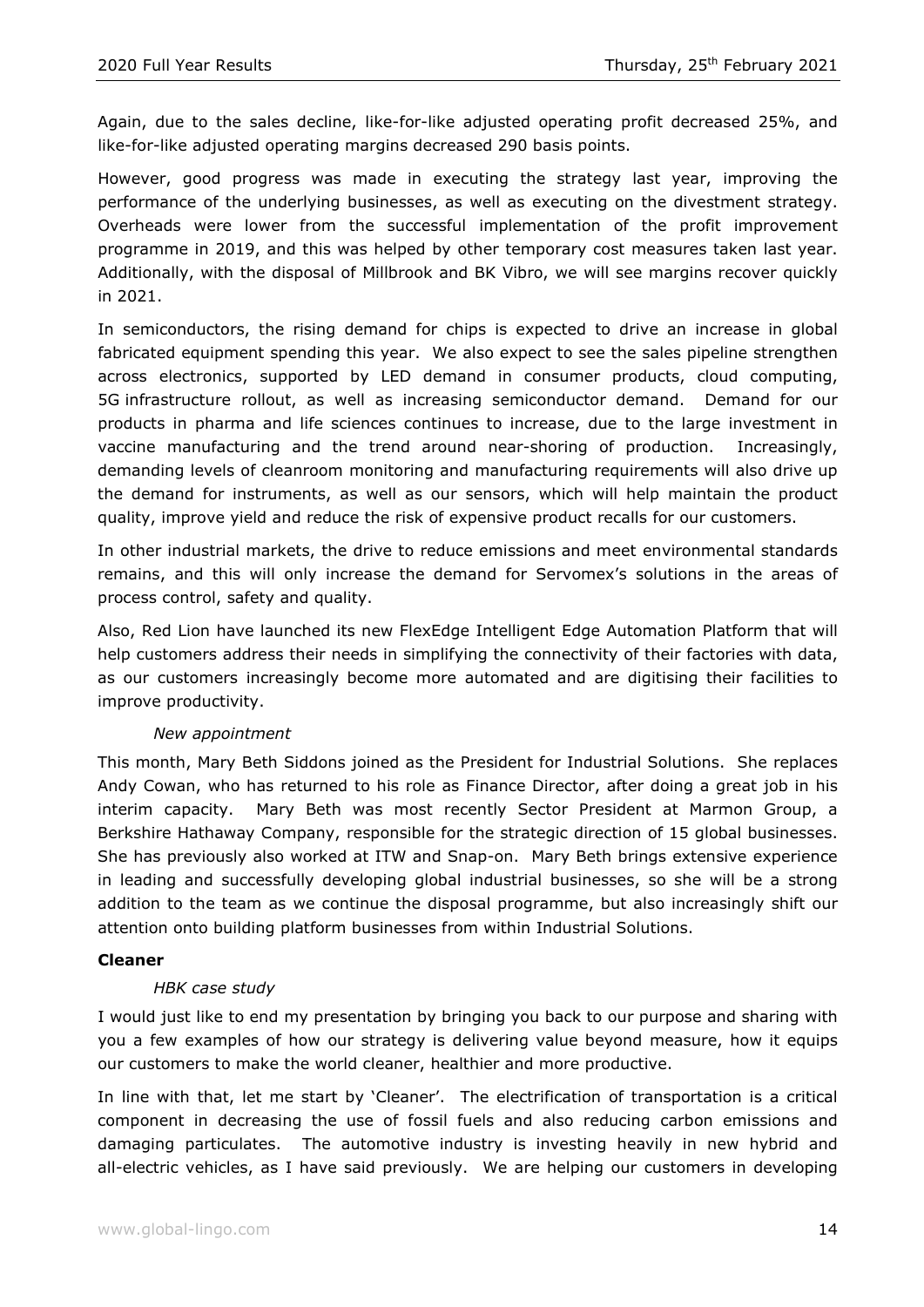many of the new technologies required, be it in developing battery materials, testing batteries or powertrain testing, all the way through even to meeting the new drive-by noise standards.

One such customer is Loccioni, who produce everything from end of line and laboratory test benches to measurement instruments, as well as offering outsourced testing services for hybrid and electric powertrains. Due to the industry's frequently changing testing requirements, Loccioni needed a measurement solution with a high degree of expandability and flexibility. Here, HBK's eDrive system really helped them as it is easily integrated with their existing equipment, and its expandability and flexibility means it can be readily upgraded in response to future measuring requirements by the customer. As such, we provide a future-proof test and measurement system, very much helping in the development of ever more efficient and durable powertrains that in turn helps support the drive to cleaner transportation.

# **Healthier**

# *Industrial Solutions division case study*

We will look back on 2020, in so many ways, as a terrible time. However, we saw the generosity of people, their compassion, their desire to serve, come together with the ingenuity of science to help address the needs of society. I wanted to highlight the team at Servomex, who did a phenomenal job in ramping up the production of its oxygen sensors to meet the rapid increase in the need for ventilators. Servomex' Hummingbird Sensing Technologies produce high performance, paramagnetic oxygen sensors that are used in critical care ventilators to monitor the amount of oxygen administered to a patient.

As we all know, there was a global shortage of ventilators as the pandemic struck, so to address the rapid increase in demand, GE Healthcare partnered with Servomex to rapidly ramp up the supply of the sensors. This included not just a large expansion of a clean room operation, where our sensors are produced, but also launching a new variant of the Paracube that is much faster to manufacture, and at much greater volumes. The team rose to the challenge. They managed to condense 18 months of development time into under three months, very much directly helping in the fight against COVID-19.

#### **More Productive**

#### *Malvern Panalytical case study*

Then lastly in mining, we are seeing mining companies needing to ensure ever more safe and efficient running of their operations. Improving yield reduces both the cost of mineral extraction, but also energy consumption.

Last year, Malvern Panalytical was selected by SCOTT Technology Limited to supply a fully automated robotic material analytical system at Rio Tinto's Koodaideri iron ore project in Australia. It involves the provision of complementary technologies from the two companies, including Malvern Panalytical's X-ray spectrometry equipment that is used for both sample preparation all the way through to complete analysis. The frequent monitoring of the mineralogical and elemental composition during ore processing will help Rio really improve efficiency by enabling constant and optimal minimal processing conditions. This project is a major step forwards in the combined offering of automated solutions from Malvern Panalytical and SCOTT, and it will enable this facility to be one of the safest, highest quality and most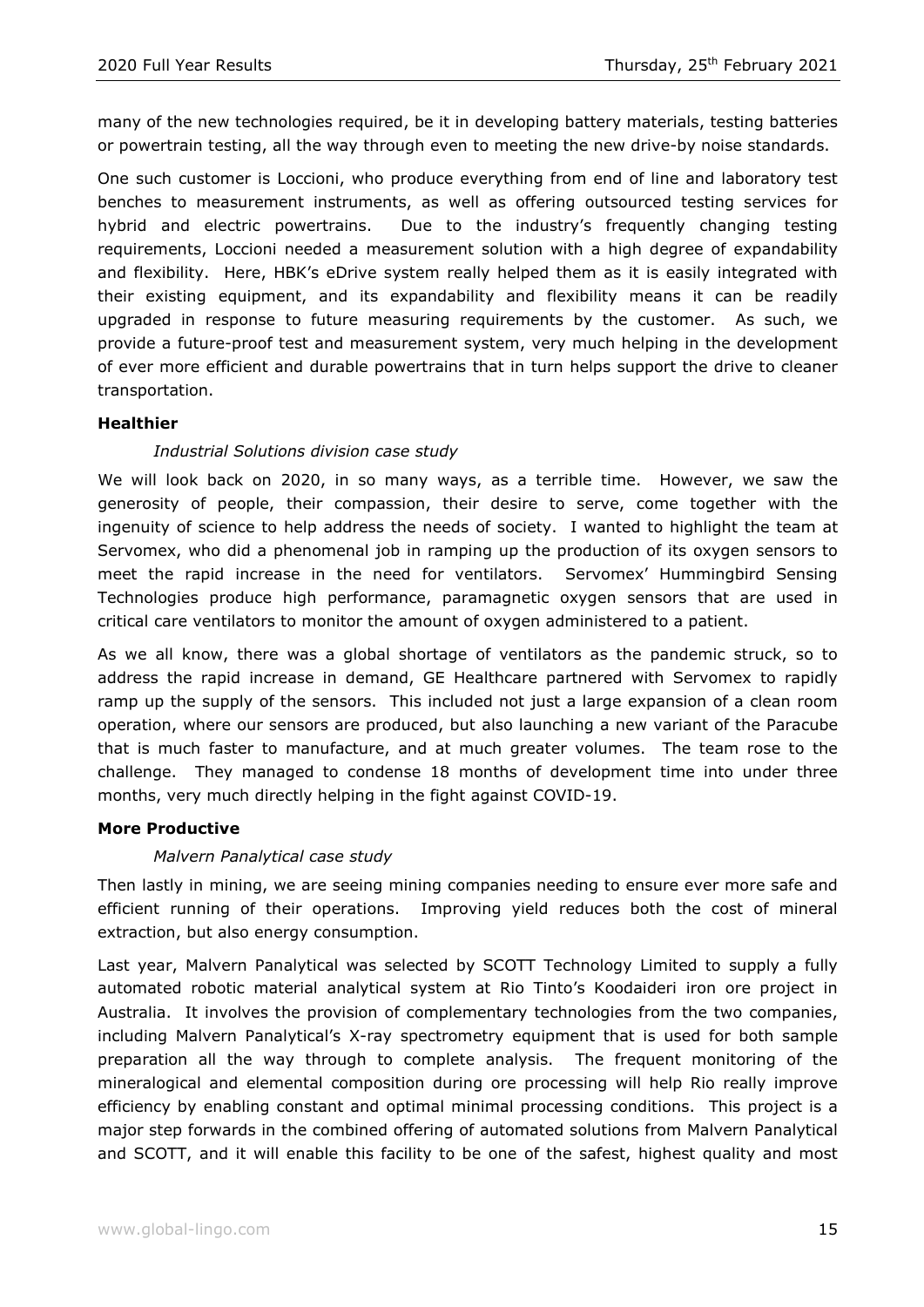productive iron ore laboratories globally. What is additionally good news for us is that this solution can be deployed in mining locations around the world.

# **Summary and Outlook**

# *Swift reaction*

In summary, I am extremely pleased with how we have reacted and also responded to the challenges presented last year, not just in terms of how we have performed against that backdrop, but also in terms of how we went about it. We consciously took a balanced approach to managing our business. As a consequence, we have seen strong support from our people, customers, suppliers and also our shareholders.

Although sales were down notably, due to the consequence of COVID, by reacting swiftly as a business and continuing to execute our profit improvement programme last year, we limited the profit drop through impact. I think our margin demonstrates the resilient performance of our businesses in the circumstances. Our cash generation was extremely strong and the balance sheet was further strengthened, allowing us to return people to full pay, repay the salary sacrifice and today increase the final dividend and announce a  $E200$  million share buyback programme.

# *Recovery*

Our achievements in 2020 have absolutely positioned us well for a market recovery. While the outlook is still uncertain in the short term, the stronger order intake in the last quarter of 2020 does provide momentum for the first quarter of this year.

And we have entered 2021 very much in an enhanced position:

- We have continued to invest in the business and retained capability;
- The cost base has been reduced, increasing the operating leverage opportunity and divestments will only further enhance margins;
- We will continue to deploy the Spectris Business System to drive continuous improvement;
- Our balance sheet position gives us optionality to participate in M&A.

So, we will maintain this approach, acting with purpose, being values-led to deliver long-term, sustainable financial health. Thank you very much.

# **Q&A**

**Michael Tyndall (HSBC):** Good morning, gentlemen. It is Mike Tyndall from HSBC. Just a couple from me. I guess the first one, if we can talk about the relationship between costs and growth. If we talk about profitable growth it feels, at least to me from the cost front, we have done pretty much all the major work and now it is a case of driving growth. I am wondering how difficult it is to drive growth in the current environment, whether or not you are seeing a customer reticence to spend, given the uncertainty. What actions can you take to try and get that growth coming through from a top line perspective?

Then the second question, slightly unfairly, but I guess the subliminal message in the share buyback is that your ability to buy companies, to actually make acquisitions, is challenged given where valuations are. I wonder if you can talk a bit about the pipeline, how that has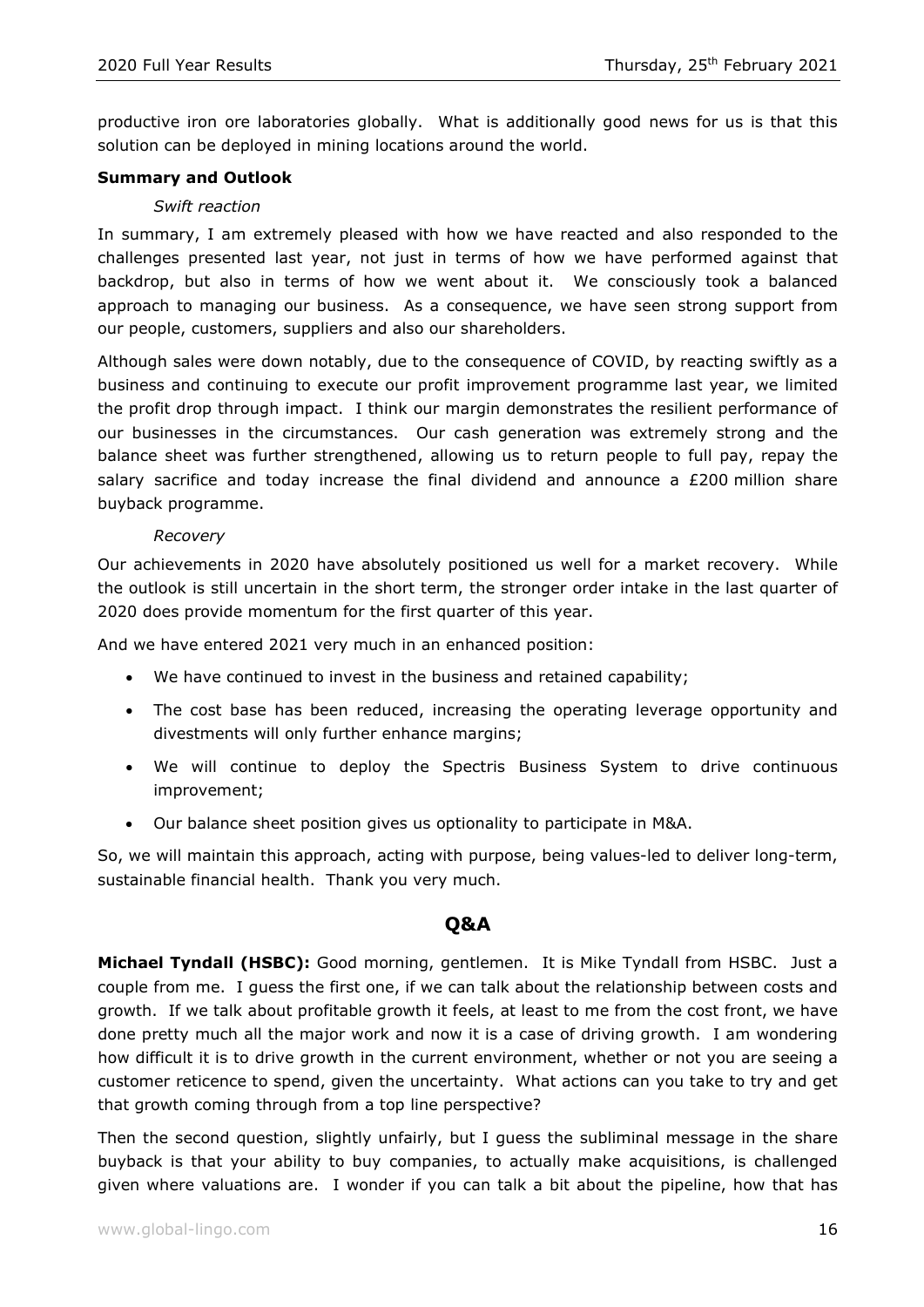been developing? Is valuation the main sticking point at the moment? Without giving any specifics, what sort of activity can we think about for the coming year? Thanks.

**Andrew Heath:** Mike, great to hear from you and thanks for your questions. Let me just take the first one around cost and growth. You pointer in terms of are we done around the major work around costs, and I think the simple answer to that is yes. We have some restructuring costs that will be incurred this year, but all the heavy lifting has been done and that is just a finishing up of that activity. The profit improvement programme that we launched at the backend of 2018 has been very successful. That gave us good momentum and a tailwind coming into 2020, which was very fortunate. We started it then, and then the further actions we took last year on reducing discretionary costs and bringing the costs down overall has certainly now put us in a strong position with the right cost base sized for the recovery. So, going forward, our focus is very much about deploying the Spectris Business System to drive sustainable continuous cost improvements and efficiency in the business.

Then your point around how to drive growth, through last year we continued to invest in R&D. The absolute spend was down slightly on the year compared to 2019, sales was up. As we said all the way through last year, we have protected our R&D spend and investment and those strategic growth initiatives that we had launched off the back of all the strategy review in the first half of 2019. I think I talked in the presentation just around some of the initiatives that we launched last year. A lot of new products were launched into the market last year with good response, and we have a further pipeline of new products - software services coming through from all of the businesses again this year. We are very much focused on driving organic top line growth through sustaining that R&D investment.

Moving then on to your question around M&A, I think without a doubt we have seen the M&A market take a very short, temporary pause in Q2 of last year. It then came back pretty much June/July time, and the ferocity of the activity has just continued to rise. Everyone I talk to is saying that the level of activity out there is as high as it has almost ever been with a lot of money raised, and clearly a lot of money out there to be spent on M&A, which is driving up valuations, as you said. That is creating a more challenging environment. You will have seen from what Derek said and the gain we had on some shares we acquired as part of a target we looked to acquire last year that we are active, and that is not the only process we were active in. However, we are determined to find good, accretive acquisitions where, given current valuations, that they are also highly synergistic both in terms of cost and revenue ideally and very much aligned to our strategy about scaling our platform or potential platform businesses. So, that is where we are focused. Clearly we need those synergies to justify valuations at the moment.

You asked about the health of the pipeline. We have continued to build that. There are a number of good quality opportunities that we are considering, but through all this we will maintain our discipline. It is important that as and when we do an acquisition that we can deliver appropriate levels of return off that investment.

**Michael Tyndall:** Perfect, thank you.

**Andrew Heath:** Thanks for your question, Mike.

**Jonathan Hurn (Barclays):** Good morning, guys. A few questions from me, firstly can I just come back on the M&A side of things. Obviously, you talked about deals not happening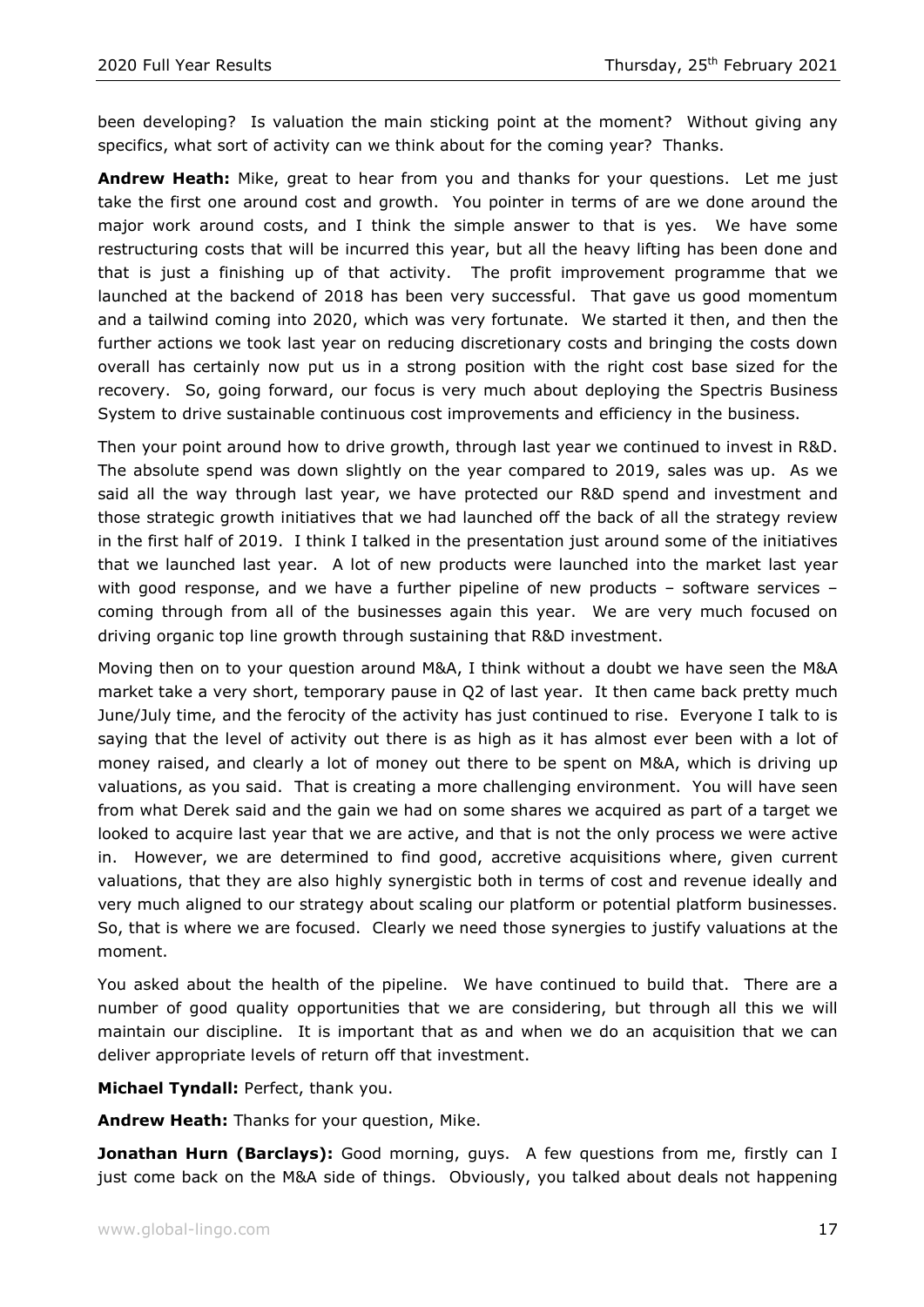this morning. I wonder if you would give us a little bit more colour about those in terms of size and where those areas of a potential acquisition were. Thanks.

**Andrew Heath:** Jonathan, again, good to hear from you. Trust you are well. In terms of providing colour on deals, we will not be drawn on the specifics of any deal. I think that is neither appropriate, and frequently we are tied up by confidentiality agreements as well. However, certainly let me talk around the one that is clearly a little bit more public, given that we have the gain on these shares. It was a US business that very much fitted with one of our platform businesses. It would have required a Class 1 approval from shareholders. We would have been looking to raise equity. I think from that you can gain that we have appetite to do significant deals. I talked about this back in October around our Q3 results that if for the right acquisition, if it is a business that is even bigger than one of our platforms then it really helps to transform the scale of one of platform businesses, then it makes sense. Then we would actively look at such a deal, and that is what we were involved with last year. It would have really helped us to scale up one of the businesses. It would have been highly synergistic, but ultimately I think you can see from the gain on the shares from when we identified the opportunity to when it was finally transacted, it would be a multiple that was achieved on that share gain. Where the price ultimately ended up, the business was acquired in the end by a large US corporate who had much deeper pockets than us, and as such we retained our discipline. You end up with a consolation prize on the gain on the shares, which at least more than covered the transaction-related costs. So, we are active, it is part of our strategy, and we continue to search for good, accretive, synergistic acquisitions that fit with our strategy.

**Jonathan Hurn:** That is very helpful, thank you. The second question was on the order intake. Obviously, you say that in terms of Q4, would you say you were up slightly year on year? As we look to Q1 2021, do you expect orders to go back to the level they were in Q1 2019?

**Andrew Heath:** Q4 was clearly was a very strong quarter, certainly on the sales side all the businesses made progress. Malvern Panalytical went from a 4% decline in Q3 to a 9% decline in Q4, but actually in terms of absolute sales delivered: greater absolute sales in Q4 over Q3. They had a very strong confidence from Q4 2019, but their sales continued to increase. In reality, the order intake in Malvern Panalytical continued to come in really strongly, and we did not actually have the capacity to translate all the [BREAK IN AUDIO]. All the businesses saw an increase in order intake – HBK, Omega and the IFC businesses as well in Q4, and that is generally being sustained in Q1 where we are certainly seeing customers. There is quite a lot of pent up demand out there. The issue is the ability to, with social distancing requirements, access customers; ability of our staff to be able to travel where we need to go and install commission equipment and recognise revenue. That has caused some immediate term disruption and has done really since the beginning of the year again, more so than it was in Q4. So, to put in our outlook sales in Q1, it is hard to absolutely predict where we are going to end up, but the underlying good news is that the order intake remains very strong.

**Jonathan Hurn:** Thank you. Then just a final and a quick one for Derek in terms of that drop through as we go into 2021, obviously, like you say, chipping out the business bit that on the negative side it came in obviously better than the headline numbers. However,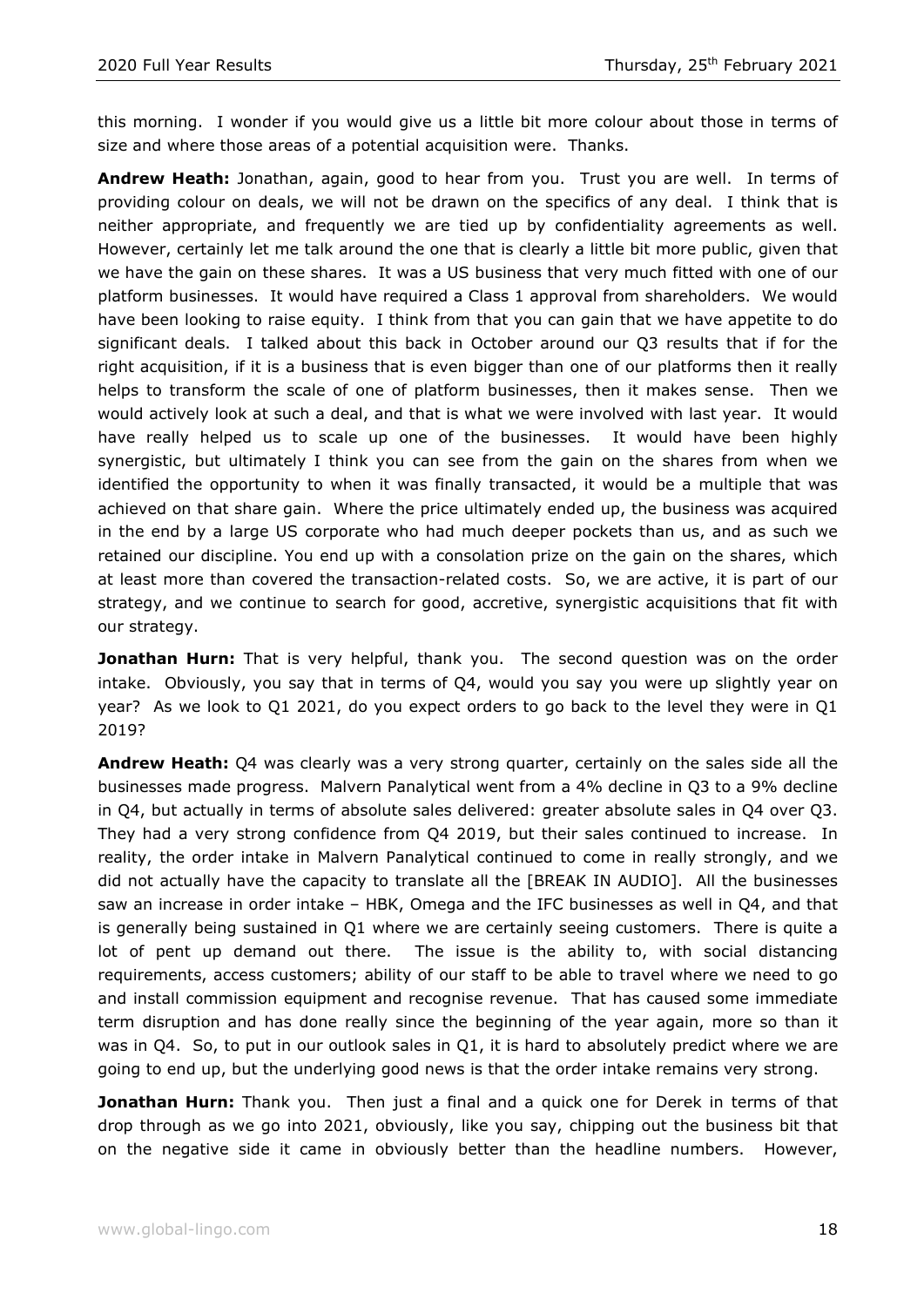obviously flipping to the growth side, how do we think of the drop through as we go into 2021, please?

**Derek Harding:** Yes, good morning, Jonathan. I think we are of the view that the drop through is definitely a useful measure on the way down, so it was helpful to provide thoughts as we go through 2020 when it was a little uncertain. In terms of flipping it and getting caught on drop through metrics as guidance is not really something we are looking to do. I think the way to think about it, Jonathan, is look at the guidance we have given on the overheads. As I have said in my piece, we see £10 million of the cost saves coming back in 2021. We also anticipate round about  $£10$  million of cost inflation. Then I think you can get a sense of the overhead base, and then from there apply your revenue and margin assumptions and get a sense of the drop through. However, it is not something we are going to guide on this year.

**Jonathan Hurn:** Just following on that, in terms of the inflation side, obviously raw material prices are increasing. Do you normally have positive pricing? Do you think you will be able to recover any inflation coming through in terms of the input costs in 2021?

**Derek Harding:** Yes, we will. That £10 million is in that number, so we are obviously deploying the Spectris Business System, which continues to improve efficiency across the business. As you say, we do have some pricing power, so we will look to cover certainly materials. It is really just a function of a pick-up in activity plus price inflation coming through in salaries primarily as you head into 2021.

**Jonathan Hurn:** Thank you.

**William Turner (Goldman Sachs):** Morning, everyone. Thanks for taking my questions. I have a handful of them: two quite specific ones, and one more broad question. I am going to start with the two specific ones and then go on to the broader one. The first one is you mentioned about restructuring costs into 2021. Could you give an outside veer of the magnitude of potential better restructuring costs next year? Also, where is it going to be targeting?

Secondly, on the specific question, you obviously have £19 million worth of transaction related costs, which were exceptionalised. Could you break down the amount of that which was related to the deal which did not go through, or the acquisitions that did not complete, and relating to the ones that did complete because £19 million over the value of the disposals equates to about 7%, which is quite a lot, so that would be quite interesting to know?

**Derek Harding:** Sure, let me take both of those two specific ones. In terms of restructuring, we are finishing off activities and work that we have been doing in 2020. There are no new programmes or schemes; it is just a completion of those projects, given that they are in train and we accounted for the beginning of them as restructuring. For consistency, we will account for the end of them as restructuring. I think less than £10 million is a good number, and it could be lot less. It just depends on how, when you look at, say, headcount reductions, whether we have specific redundancies to complete, or whether there is voluntary on those projects to complete. That is where negotiating our way out of leases, sometimes we can get slightly better deals than we had assumed previously, so the number will become clearer as the year goes on but it will not be more than \$10 million.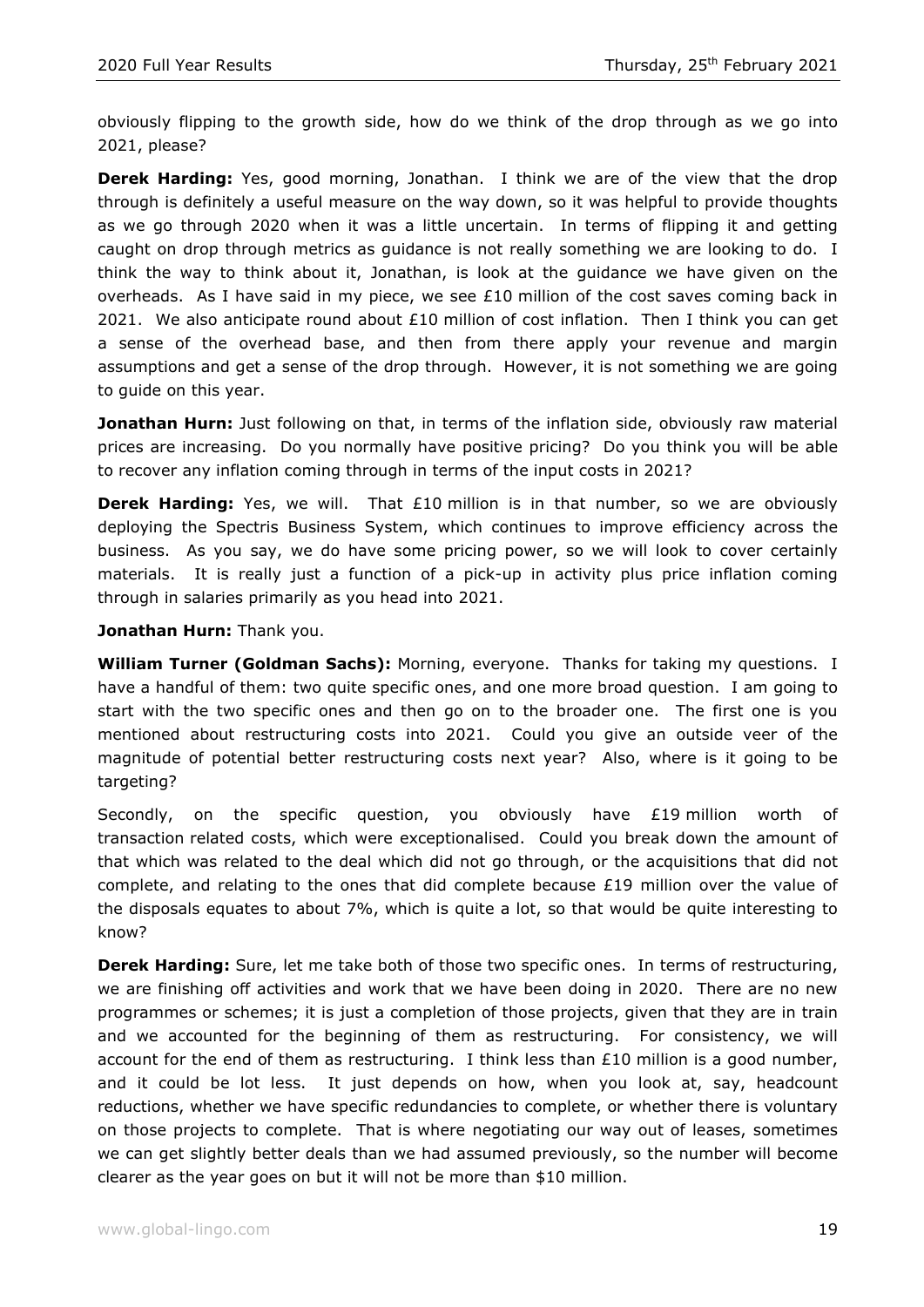In terms of the transaction costs, just under  $£12$  million of those costs relate to the large US transaction. As Andrew has indicated, if that had gone ahead, it would have required an equity raise. Obviously, it was a complicated transaction, so there was quite a lot of work focus that we undertook there. Equally, as we said, we were able to offset by the £23 million that we placed on the shares as a decent hedge, and then the majority of the remaining costs, to be fair there is then probably another  $E2$  million on potential acquisitions. The remainder is on the disposals.

**William Turner:** Thanks, Derek, that was very clear. Then my broader question links back to the first one that was asked, and that is on the organic sales growth outlook for 2021. Now, obviously, if we look back on 2020, that was encouraging to see – the sequential improvements and also the comments you made about the order intake book and the sales growth. However, going into 2021, can you be a bit more specific on some of the initiatives you are taking for organic sales growth? Obviously, you are going to be comping some easy comparable periods, so historically when Spectris has been able to grow organically, it has also coincided with quite a lot of SG&A costs going back into the business. I was wondering are there any more specifics on what you are doing to develop new products, if you have any Vitality stats, or is there any geographical expansion that we should be aware of? That would be really interesting.

**Andrew Heath:** It must be too long a list to go through everything, so I will just pick out some of the specifics by some of the businesses. Starting with your point on Vitality, we do track Vitality. Our Vitality in fact continues to improve over the last couple of years. I think when I came in, I said I was surprised at how much of an engineering effort was spent on maintaining and supporting all the equipment, but part of the portfolio moves within each of the businesses in terms of looking at product lines, either in terms of retiring them, 'end of life-ing' them, or selling them off. We have been tidying that piece up, as well as facing some of the legacy issues, and we continue to invest more and more of that R&D spend in terms of new products and services and software offerings. If you take Malvern Panalytical, I talked about OmniTrust, Amplify Analytics, but here they are very much developing a digital platform and service offering for customers around connecting the analytical instruments provide through a common portal. That is for both health monitoring, asset utilisation and progressively, more and more, around the mature analysis and then coupling that with a data analysis, artificial intelligence and do prognostics and diagnostics and really help to predict the outcome of some of the experiments and measurements that customers are tracking. The OmniTrust software, we are going to continue to expand that. That gets into good manufacturing practice auditing in the likes of pharma, life sciences, as well as method development auditing. We have further developments to our Vitasizer[?] platforms, on the Xray side we are doing benchtop solutions on both the XRD and XRF, so collectively a broad range of analytic software, as well as hardware developments. HPK, we continue to invest around stimulation and software offerings, particularly within VI grade, expanding the simulation offering. This year, we are combining the noise vibration harshness simulation software from the BK SNB business with Vibro to really grow and expand the whole simulation around noise vibration harshness. We are launching an even larger driver in motion cabledriven simulator, the DiM500 this year within VI-grade, within the software offering, again expanding the software offering particularly around design tools, again expanding some of the noise vibration harshness as well as the stress modelling. Then we have some range of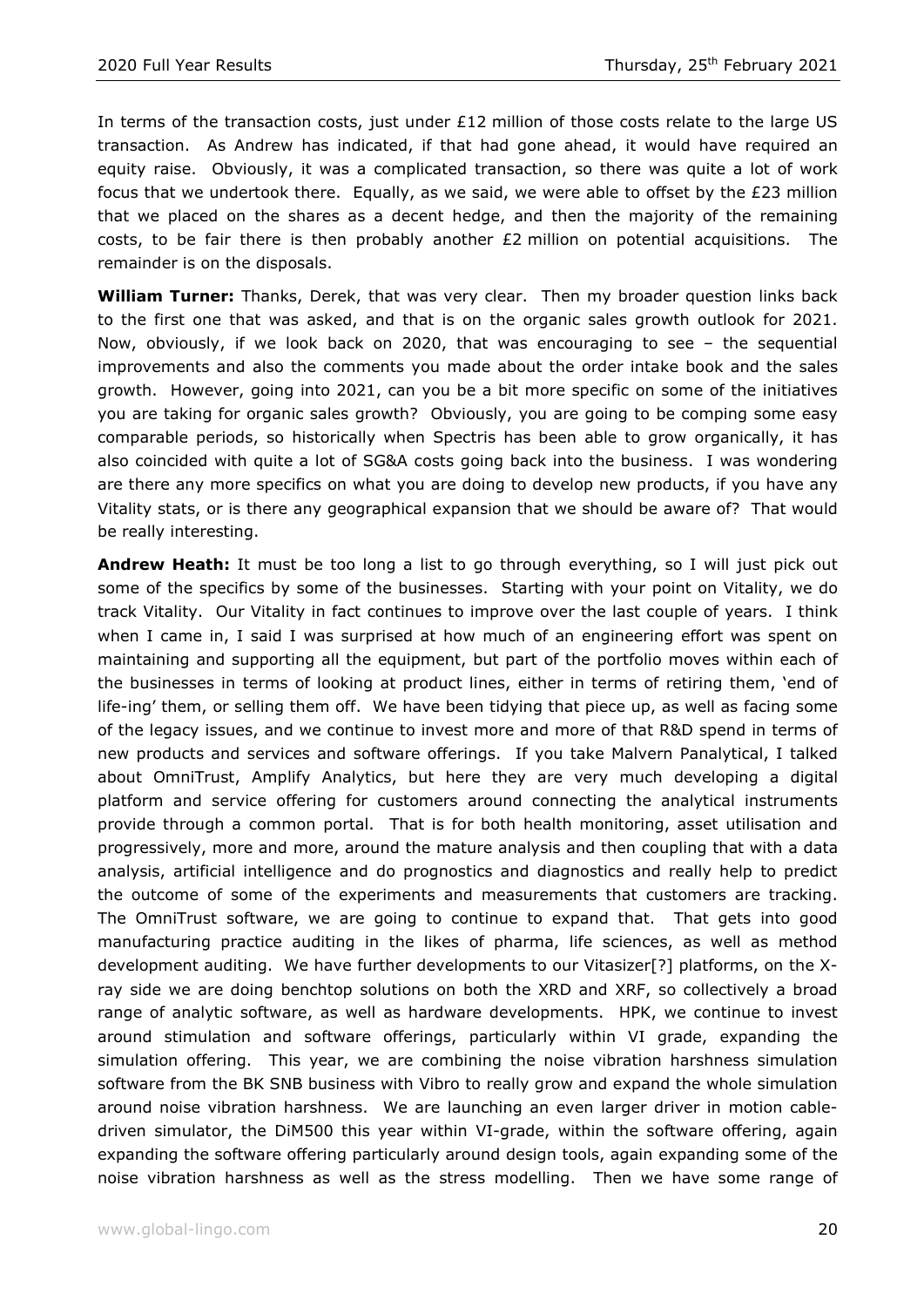sensors coming out in force and talk, both optical sensors and also in terms of increasingly put smart capability within the sensors.

Within Omega, we are shifting the product development really around bigger ticket items that would deliver larger incremental sales growth from a smaller range of new products, so really targeting high growth markets. One particular there is a clamp-on temperature measurement capability, so instead of having the temperature sensors having to be inserted into the flow. The design we have come up with, which is quite novel, is a clamp-on capability, so there is no invasive cutting into pipes or anything to be able to measure the temperature. That is getting good reviews from customers, so we are very helpful of that expanding this year. Within ISD, we have new ranges of particle dispensers coming out of PMS. Servomex continues to modularise and rationalise its product portfolio around a much more modular approach, similar to what we have been doing at Red Lion with their FlexEdge and Ethernet products. So, across all the businesses, we have specific initiatives that we are driving, as well as looking at the effectiveness of our R&D activity and that Vitality Index that I spoke about.

**William Turner:** Great, thanks. That was very clear.

**Andrew Douglas (Jefferies):** Good morning, everyone. I have three quick questions. I appreciate that Omega is not where you want it to be. You have a new MD, and you are pushing hard on driving the top line growth there. I was wondering do you still believe that is a 20% margin business, or has anything changed over the last year/18 months, maybe a little bit longer, that would change that view? Clearly, it is at 7%, so it has a long way to go.

Derek, you have given us 14% of working capital to sales guidance this year. What do you believe is the true[?] to cycle number for Spectris? Is there more that you can be doing on working capital?

Maybe a slightly unfair question, but I will ask it anyway: with regards to Industrial Solutions, clearly a lot of change there over the last 12 approaching months. Have you made any progress with regards to making any of those businesses platform business going forward, or is the strategy to have that business managed, just continuing as was? Thank you.

**Andrew Heath:** Thanks, Andy, but if you can answer any of your questions for us, that would be great.

**Andrew Douglas:** Yes, I will answer whatever you want.

**Andrew Heath:** I will deal with Omega and ISD, and I will ask Derek to talk about working capital. As I said earlier, we are very disappointed with the performance at Omega. We have not delivered on the platform pieces that we developed as part of the strategic review. Their performance is unsatisfactory. We now have a change of president. Amit brings with him a lot of good industry experience and specific experience from his time at Thermo Fisher with plenty of development he had there. While he was at Thermo, he ran Cole-Parmer, which is a very similar business to Omega based around laboratory supplies, so direct experience of a very similar business.

Your question about margin performance, Amit's assessment is we can get it back to previous margins, but we need to be more focused in terms of the execution of the strategy and the fall. He points out – you mentioned earlier – around better customer experience, improving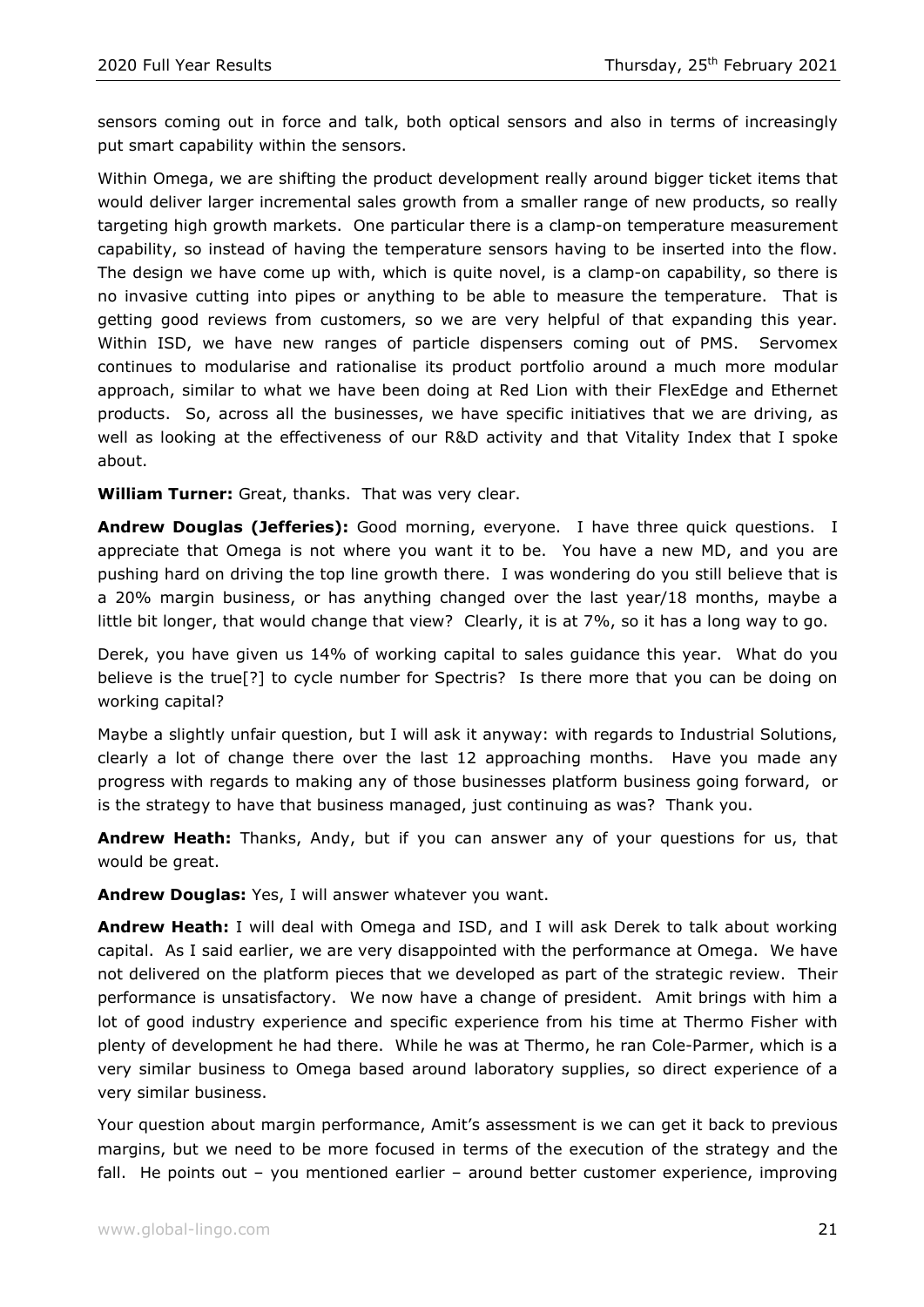our channel strategy, clearer focus on the products, as well as driving the operational forms of the business. He has clear plans to do that, but it will take obviously some time to respond to treatment. Particularly for Omega, the answer is all about scale. We need to be able to scale up the Omega business and driving the organic growth, so that the market returns not just in terms of aligning with the market but ahead of market is the objective. That is very much the plan.

And ISD, clearly we have been busy in terms of executing the strategy with the portfolio changes. We will continue to do that this year, and we pretty much hope and expect to have concluded that sort of portfolio rationalisation within ISD this year, obviously subject to being able to complete on those deals. However, going forward from there, the remaining businesses are businesses where we do see they have platform potential. Going back to my earlier comment around M&A pipeline, we have been developing the pipeline around those businesses for ISD for some time. We have clear targets as both bolt-on products and technologies, but also potentially larger deals that can help scale them up into the platform businesses. That is very much the plan and delighted to have Mary Beth on board to help lead the charge now.

**Derek Harding:** And on the working capital, Andy, I have said throughout my time at Spectris, 11% to 15% is the right range. Now, I appreciate that is a wide range, and if you go back 12-18 months, the reason for that was to help support better customer service, on time delivery, etc., so I was carry a bit more working capital. We could do better, but I was happy to carry more. When you actually look at how the Group has performed through 2020, revenue has come off 11% like-for-like, and we have managed to take the working capital down in proportion to leave at 40% sales. The guys have worked hard this year and done a good job in improving the underlying working capital so that we can actually bring it down.

I think we will hold on to that benefit as we then head our of 2020 into 2021. We need to make sure that we are poised and ready if a recovery is faster than we expect. We need to make sure that we have inventory available, stock available. There are stocking challenges around the world, as we all understand with COVID lockdown, so we are carrying a little bit more inventory for that, we carried a bit more inventory going into Brexit. I think when you look at the balance sheet overall, the working capital tied up in the Group, relative to the size of the Group, is not a lot. We are not like a distribution business, for example, where the working capital metric is absolutely critical to the group's survival. You can see it in our conversion that I think it is reasonably well under control.

It is a long-winded way of saying I am sticking to the 11% to 15% range. We are near the top end of that range this year. I expect we will stay at the top end during 2021. Then I expect we will drift back down again beyond that, but when you actually go below the simple metric, there is an increasing focus on inventory days, death[?] days, creditor days. People are managing those. It is also one of the key incentive targets for all of the leadership in terms of managing their working capital. I think in that range is fine, and I am confident that our cash conversion will remain high as a result.

**Andrew Douglas:** Lovely, thank you.

**Mark Davies Jones (Stifel):** Good morning, both. Two from me, please. Firstly, could you talk a little bit more about some of the moving parts and some of the end market mix,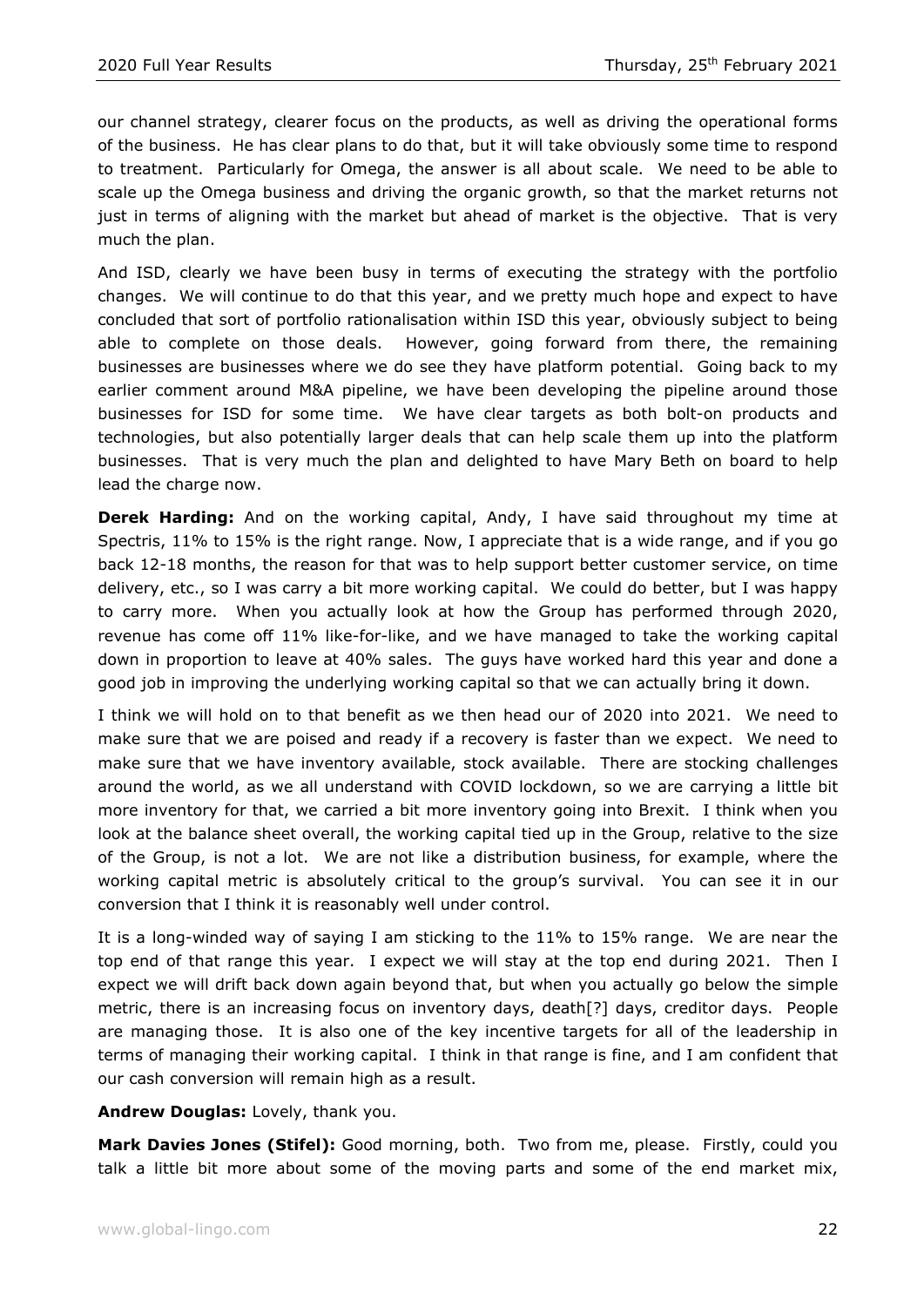because you have been understandably cautious on calling the volume picture here from here. However, it seems to me that something like Malvern Panalytical, we are seeing big cyclical recovery in mining and construction markets, obviously very strong momentum in bio/biopharma. Is there a potential in those areas that we will actually see a much bigger recovery in activity and sales this year? You were saying in Q4 there was capacity issues dealing with that. If we do see such ramp-up, can you meet that demand? Are those temporary issues due to the tail end of the pandemic, or is there something more structural in terms of your capacity and ability to ramp up in Malvern? That was the first.

The second one is slightly mixed messages on Industrial Solutions: obviously a new CEO who has experience building platforms, but on the side you are clearly indicating more disposals. Can you give us any kind of sense? A lot has already gone from portfolio. What kind of proportion of the remaining Industrial Solutions business might be a potential exit candidate? How much of it might be ongoing? Any indication would be helpful there.

**Andrew Heath:** Mark, thanks for your questions, nice to hear from you.

**Mark Davies Jones:** Thank you.

**Andrew Heath:** I think just in terms of end market mix and Malvern Panalytical, what you have said is absolutely what we are seeing. Pharma, life sciences has recovered strongly. We actually saw year-over-year growth in pharma collectively as a Group, and Malvern Panalytical drove that trend in the second half of the year extremely well. Mining, we absolutely anticipate that the activity levels will come back with overall GDP and the overall economy. Certainly in Asia, it has been stronger than other parts of the world, so as the Asian economy has picked up and held up better. We have seen mining likewise hold up better out there within Malvern Panalytical, and a lot of the sort of buying chemicals, material characterisation work they do in things like semiconductors, battery technologies or additive layer manufacturing, again we see good long-term and pent up demand there. Certainly for Malvern Panalytical, as I said, we have a very positive outlook for the business this year.

On the capacity issue point, I should clarify that. It was very much short term. As we planned the capacity back in July/August timeframe and then tried to anticipate order intake for the backend of last year, the orders just came in much stronger than we anticipated. So, we have not placed as much material orders, and we had some constraints in some of our facilities. However, that was very much a short-term, one-off effect. The business has adjusted, and we continue to keep a very agile approach and watch on the markets to make sure that we can respond as the markets come back so that we do not miss out. You should not read anything into that. That was a one-off impact, but I mention it as much as anything to say that the demand is clearly there and has come back stronger than we anticipated and continues to maintain. It is all good news.

On ISD, again we have been consistent all the way through that we are not going to disclose the businesses we are looking to sell. I think I have been clear that we were looking to sell four to five of the businesses. We have clearly concluded on three of them. That intent still remains in place, and the remaining businesses at the end of this year will be those that we see having long-term prospects within the Group. I think you can see just in terms of the growth rate that ISD achieves, and then with the pro forma analysis that Derek did, the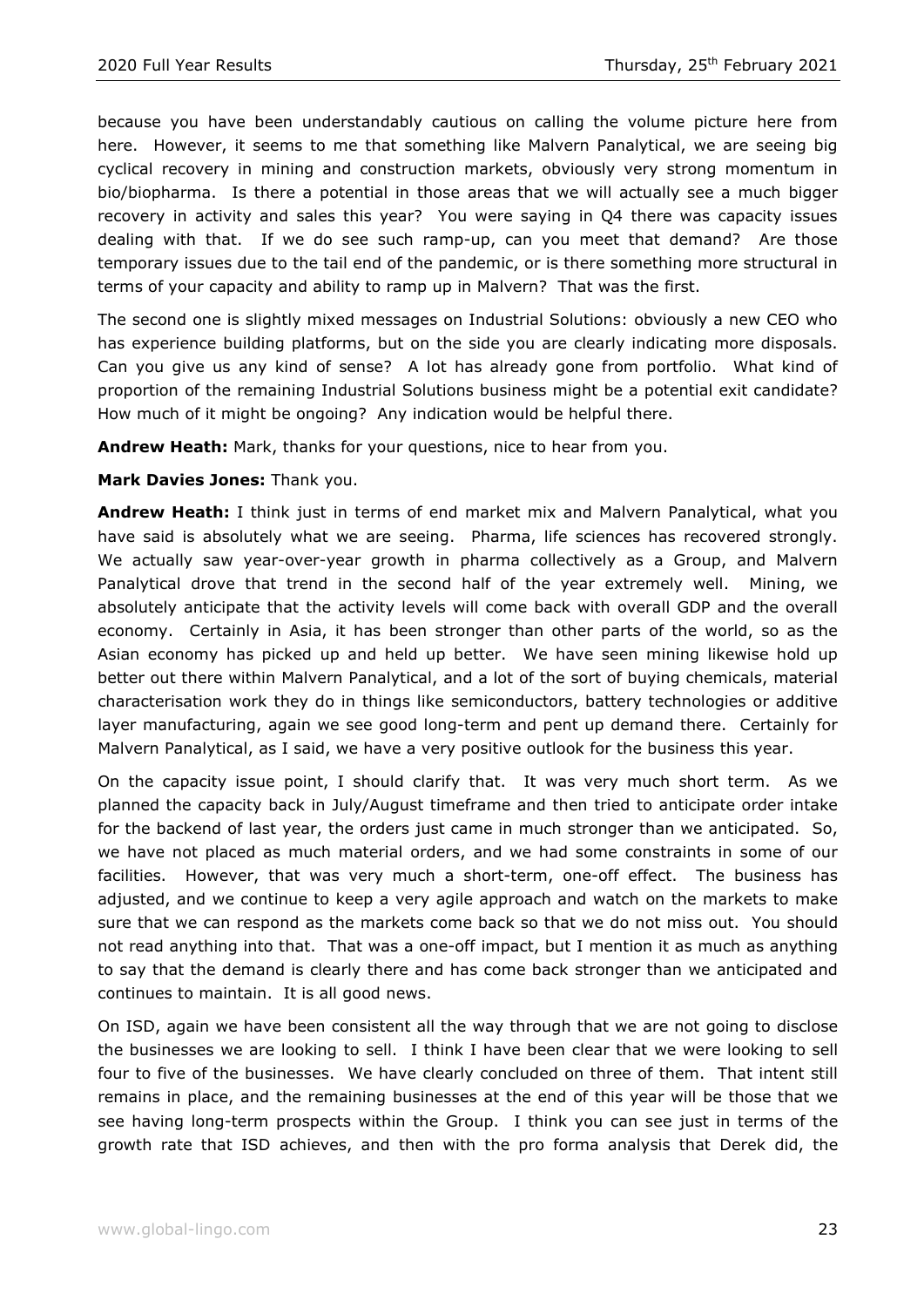quality of some of those businesses in ISD is very strong, and we would like to scale them up as we have talked about previously.

**Mark Davies Jones:** Thank you.

**Andrew Wilson (JP Morgan Cazenove):** Good morning, everyone. Two relatively quick ones from my side. Thinking about the portfolio in terms of how it performed in 2020 – interested as to how it either confirms what you are thinking in terms of the bolt-on M&A that is required for the platform, or whether it has shifted your focus a little bit in terms of seeing how those businesses either managed the downturn or provided opportunities going through the downturn.

**Andrew Heath:** Thanks for the question, Andy. I think overall, and certainly Malvern Analytical, HBK and a number of the ISD businesses, particularly Servomex and PMS, their performance was pretty resilient in the circumstances. I think you will see that come through in the numbers that we have disclosed today.

In terms of our M&A strategy, it still remains the same. We still very much want to target M&A around bulking up and scaling up our potential platform businesses, as I have said. I think the earlier question that we had from Mike around is it a more challenging environment – yes, it is, but that puts more focus on making sure that we find the right acquisitions where we can drive the right synergies and returns out of those acquisitions. Now, it may be a little bit more expensive, but as long as we are convinced and compelled that it is the right thing to do and we can get those returns on the capital we invest there, then we are still motivated to do that. Does that answer your question?

**Andrew Wilson:** Yes, absolutely. I was more interested if there were any big changes, but it does not sound as if that has been the reality in terms of how you assess the requirements.

**Andrew Heath:** No, I think our assessment on our potential platform businesses around their end markets prospects, aligning with our purpose and the underpins of those markets remains the same.

**Andrew Wilson:** The second one is slightly different and it is to clarify some of the comments that you have made. It sounds that orders you mentioned have basically continued from Q4 into obviously the early part of the Q1 and still, similarly. I wanted to clarify that there has not been any meaningful divergence or change in terms of the underlying themes, because I appreciate you are not going to put a number on January sales for us. However, recognising there is a seasonality in the business Q4 going into Q1, but into a look at trajectory – trying to get a sense of that there is nothing we should be thinking about in terms of particular areas growing or further accelerating.

**Andrew Heath:** No, I don't think there are any areas that we see there is a slowing. As you have just said, the orders continue to flow in well. Orders for the year, we were only down 7% last year versus 10.7% on the top line, and that overall trend continues. Pharma, life sciences, machine building has been particularly strong. We see semicon, electronics coming back. Some of our businesses are earlier cycle-exposed – to electronics and semicon – so we are seeing that coming through. Orders are building in some of those later cycle-exposed businesses. In that arena, our aerospace activities are predominantly defence and spacerelated, and that has held up a lot better. We have relatively little exposure to civil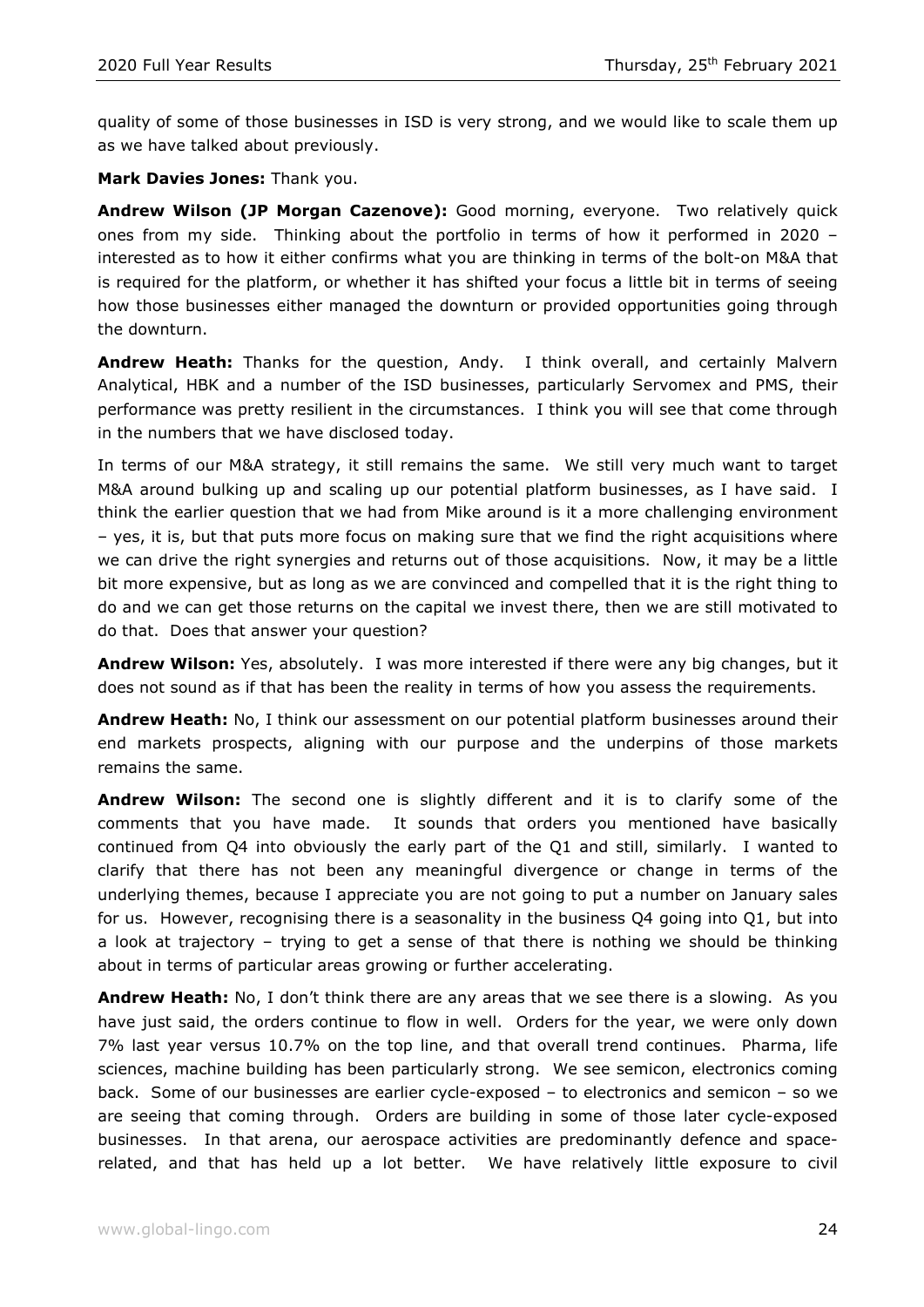aerospace. Auto, again, was a later cycle, but has flattened out. As I said, a lot our OEM customers continue to invest heavily in terms of electrification of their product range, which is helping demand. Machine building has been really strong all the way through last year. Then, if we look at GDP forecasts, 3.7% to 4.7%. There is then global growth – Goldman Sachs is one of the bankers – is up in the 6% range. Industrial production and forecast is it will be up 6-7% globally this year. All the trends point to, as the vaccination programme rolls out and is successful – we all hope and pray – and as lockdowns are eased, the pent up demand will flow through well for us in the second half. The Q4 order intake, coming in January I would say we had the potential to get barely close to getting back to Q1 levels from 2020. Now, with the lockdown restrictions particularly in Europe, and disruptions in North America and elsewhere, I think that is less likely, but it does underpin the fact that the fundamental demand is flowing through.

**Andrew Wilson:** Perfect, thanks Andrew. I appreciate the detail.

**Xing Lu (UBS):** Morning, thank you for taking my questions. I have two, please. Firstly on HBK, could you quantify your current exposure to EVs versus traditional ICEs, and how you see that developing in the next three to five years? I want to get a sense of the opportunities given that obviously R&D into new tech is increasing, but traditional ICEs, that they are on a decline. So, the mix and impacting your business, that would be interesting.

Secondly, on Omega, I am noting your modest recovery comment in the first half of 2021 because obviously given the US IP is actually recovering quite strongly, particularly in Q2. I am interested in how you are tracking US IP and if you have actually seen any internal issues that could slow your recovery relative to the market there. Thank you.

**Andrew Heath:** Xing, good to hear from you as well. Just quickly on HBK because I am conscious of the time, I will try and be concise. Generally speaking, we are not hugely exposed in terms of HBK's offering in terms of internal combustion engines. We do not do – centred the engines, the combustion process itself and measuring that. We are much more focused on a lot of the torque, dynamics, noise, vibration, harshness testing arrangements, and all of those hold true for electric vehicles. If anything, torque is even more important for electric motors in terms of the performance but also in terms of battery life, which is becoming ever increasingly more important for the auto OEMs. We are doing noise assessments on drive-by noise, we have an offering for outdoor noises measuring. That is actually is quite difficult to achieve on a reliable basis, so we are developing also solutions for indoor noise measurements to pass the certification tests. Equally, the dynamics of the vehicle change quite considerably between having a large internal combustion engine sitting over the front axle versus four electric motors at each wheel hub and batteries lines along the chassis. That changes the whole dynamic, so that the simulation testing, the dynamic modelling and the measuring of that are also opportunities for us. We just see the development of electrification, electric vehicles, hybrids as a real positive.

On Omega, generally Omega absolutely tracks the North American IP, which is why we set a modest H1. The forecast we are looking does see a pick-up coming in more in Q2, but more strongly in the second half of the year, which is consistent with what you are seeing.

**Xing Lu:** Thank you.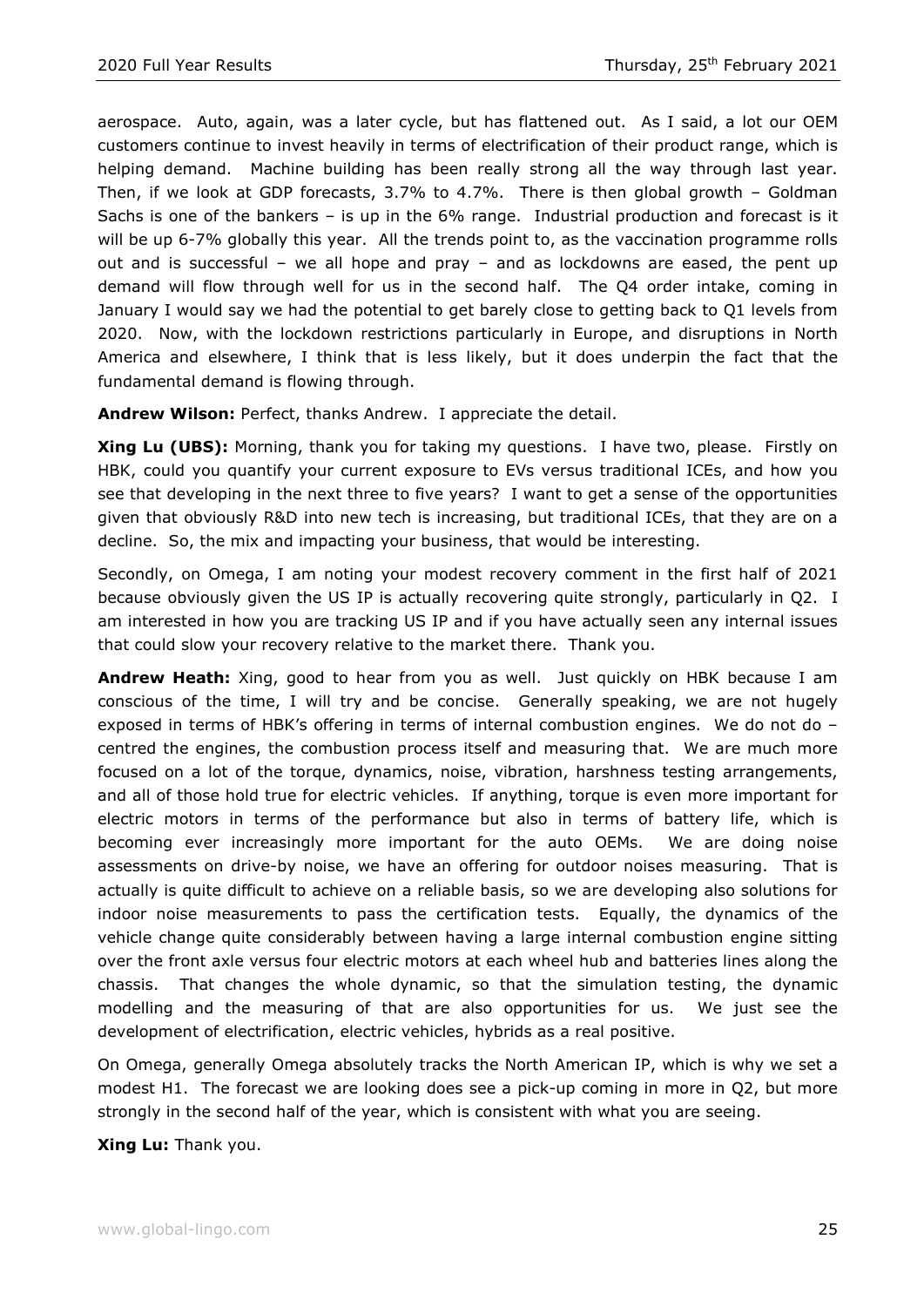**Robert Davies (Morgan Stanley):** Thanks for taking my questions. I have a few. One was on machine manufacturing, which is one of the notable end markets that was up year-onyear. I wondered, from a regional perspective, if you could give us any colour what is driving that 12% growth – was my first one?

The second one was on China. I noticed that was still down in negative territory for the full year. I wondered if you could give us a little bit more colour on the ground – because obviously that was coming out of COVID restrictions faster – why the growth was not a bit stronger out of China. Maybe if you could give us some idea of what the cadence of growth was with China through the back half of 2020.

The remaining two questions I had was on the aerospace side, you mentioned your higher exposure, 2%. Do you have any backlog there? I guess you would be thinking about a step down on that aerospace and defence business into 2021.

The final question I had was around customer inventories. You mentioned your working capital management, but do you have any idea what or where customer inventory is being run? Do they feel depressed in terms of your conversations with customers? Thank you.

**Andrew Heath:** Sorry, I missed your first question, it broke up slightly.

**Robert Davies:** It was on the regional driving behind the 12% growth trend in machine manufacturing, which was obviously the strongest growth trend you had. I wondered what was driving that particularly.

**Andrew Heath:** Again, I will try and rattle through them quickly, but machine manufacturing, a lot of that was within HBK, and all of it was around our measurement technologies, weighing technologies and sensors for production lines, I think particularly helped within pharma and also food manufacturing and production through last year. We saw quite a lot of capital investment going in there, which drove demand, particularly in North America and to some extent propped up by some, also, investment as well.

Through the year, China declined, came in as low single digit collectively for the Group. We saw the earliest impact of the pandemic in China, and then it quickly recovered and continued to do so through the year, so we would say for the full year we were only slightly off where we were in 2019.

On the aero side, on defence at the moment, certainly the defence spending, space spending continues to hold up, so I do not have any particular concerns that that is going to tail off as a later cycle market, if that is really where your question was coming from.

On the customer inventory side, again we do not see a huge amount of customer inventory build or having a lot of inventory around as a major problem. You can see in terms of the response to the pandemic and where the business is sat relative to the cycle. A lot of our businesses are still relatively short cycle and, as such, demand comes back. Typically, the inventory appears and is sitting there, that would then cause that problem. So, again, it points to some good pent up demand within, which is consistent with what we are seeing.

**Robert Davies:** That is great, thank you very much.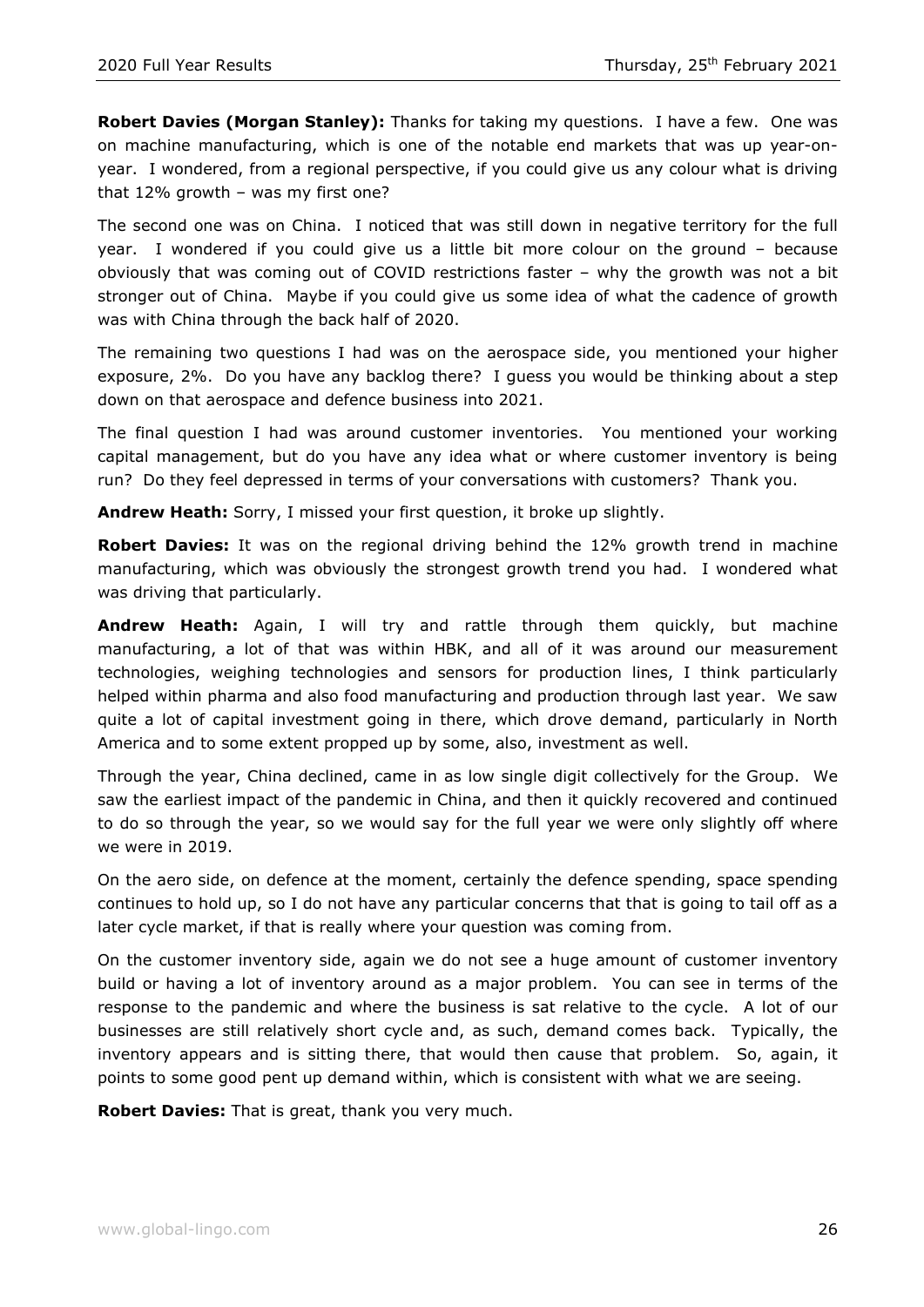**Harry Philips (Peel Hunt):** Good morning, everyone. Two very quick ones. This time last year, we had a special deal, now we have a buyback. I am curious as to the change of strategy around that.

Secondly, in terms of your own supply chain, are you seeing product availability issues for the current time in any particular area?

**Derek Harding:** Let me take the first one, and then Andrew take the second one. In terms of methodology of capital return, we have always said that we would look at special deals or buyback. If you recall, that was a share consolidation with a special deal for last year as well, so it is horses for courses at different times. However, the main driver of the buyback this year is to retain a little bit of flexibility. As we said right at the outset, there are M&A opportunities out there. We know that we can fund a number of them and do the buyback, but if they all came in really positively at the end of the year, then we might just want to retain a bit of flexibility, so that is the logic for the buybacks. So, it will be a gradual buyback of the £200 million through the course of the next 12 months.

#### **Harry Philips:** Lovely, thank you.

**Andrew Heath:** Then, Harry, just on the supply chain side, there is clearly some shortage globally around semiconductors in certain markets at the moment. There is nothing that is causing us any particular pain at the moment, but it is something that we continue to watch carefully. I think generally I do have a concern around the speed of which the demand comes back at the capacity that is in place more generally, but it is something we are actively monitoring and tracking across all our businesses to make sure that we have a robust supply in place to support the growth as it comes back.

**Harry Philips:** Great, thanks very much indeed.

#### **Andrew Heath:** A pleasure.

**Richard Paige (Numis):** Morning, all. Two questions, if I may. One is the more general one about you have given a lot of detail around the costs out of the business. What I would ask is there longer-term potential you perceive in terms of operating margins for the Group as a whole? Is 18.4% that you have done before a) achievable, but b) a sort of staging post that the [inaudible] playing?

Then a more specific one on Omega, a bit more detail on that Avnet partnership, because it looks as though it might be a definitional change, that you had a decent step up in the distribution sales in that business. Is that something starting some decent growth? Thank you.

**Andrew Heath:** Richard, thanks for your questions. In terms of the costs out and where we were targeting to get the cost base, clearly the profit improvement programme has been very successful, and we took further steps last year. We are confident that we have now resized the cost base to an appropriate level to sustain a lot of business into a market recovery. As Derek said, inevitably we will have to bring some costs back in depending on the level of growth, but our intention absolutely is that costs come back in at a much lower rate that we see from a top line growth perspective.

From the pro forma analysis that Derek showed and where our overheads are now sitting versus the growth projections you might want to build in, you can absolutely see the strong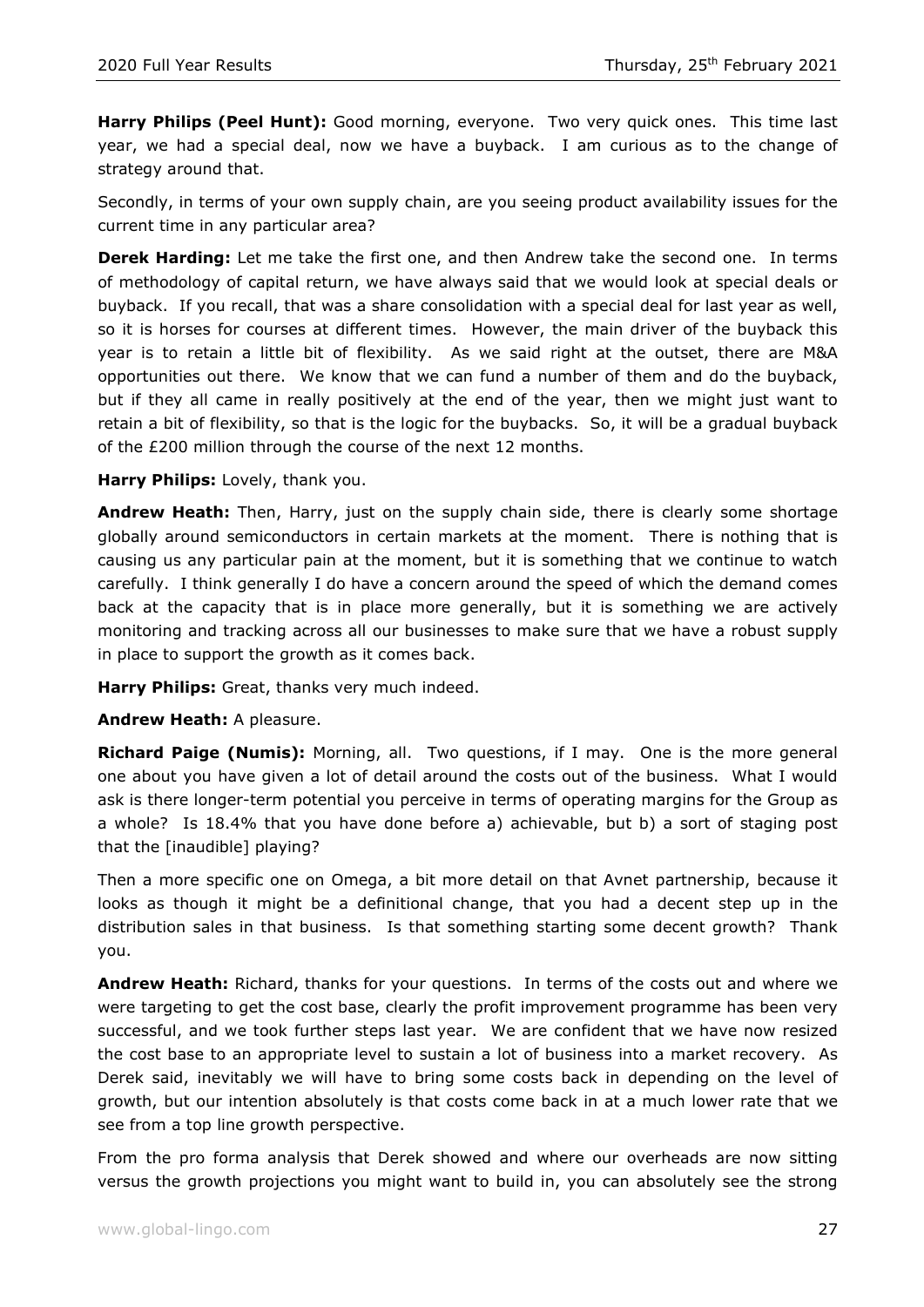operating leverage opportunity that we have. Therefore, that 18.4% previous high from a margin perspective, still remains our nearer-term target. As the growth comes back this year, I am absolutely confident we will make good progress towards that and, as we said before, no one should see that as a ceiling. Our peers are operating with margins typically north of 20%. That is our longer-term objective, and that is where we will deploy the Spectris Business System to drive efficiency but also growth that we see the organic growth and then the operating leverage continuing to build off the back of that.

On Omega, the Avnet-Newark partnership has been very successful. I actually spoke to the Newark CEO earlier in the week. He is delighted with the performance of Omega in supporting them, and it is a great partnership. It is just part of our omnichannel approach and really looking at how we can take Omega to market through not just through our own channels, distribution and e-commerce, but also through other distributors that we cannot reach as well, because often if we have large OEM accounts, the purchasing department will often consolidate their spend into one large MRO-type distributor like the Avent, the Newarks of the this world. We are building relationships as appropriate there, and we obviously hope to continue to build off the Newark partnership, but also build other partnerships in parallel. That is part of Amit's strategy.

**Richard Paige:** Thanks. Now all my webcast questions are up, thanks.

**George Featherstone (Bank of America Merrill Lynch):** Morning, thanks for taking the question. A quick one for you. On the outlook for academic research as it relates to government funding availability coming out of the COVID crisis, could you give us some colour on what you are seeing here in the different regions?

**Andrew Heath:** Generally speaking, academia is coming back because of the general liberation of the population in various regions, so we have seen, certainly within China, Asia, an uptick. And then, in Europe and America, as lockdowns eased last summer progressively, orders are returning within academia, albeit it is still quite muted.

**George Featherstone:** Thank you very much.

**Speaker:** Andrew, I have on from the webcast here. Can you talk about the impact of Brexit, and whether that would impact any of your products specification?

**Andrew Heath:** Brexit for us, fortunately, is not really a very material issue. I think we have said all along the Brexit impact from a hard Brexit would only have been  $£2$  million to £4 million on profit. Clearly, what has been negotiated and agreed with the EU and the UK, we are very much at the bottom end of that range in terms of impact. Then our businesses are having to adjust to country of origin, certification requirements, and that has been the biggest demand on our teams. However, they have risen to the challenge and, generally speaking, responded very well, so we have not really seen much of anything of a Brexit impact over the last few weeks. We have had to use more airfreight, particularly when ports have got a bit congested in the first few days and weeks, but that has seemed to have calmed down as well now. So, generally, it is not really a primary issue for us.